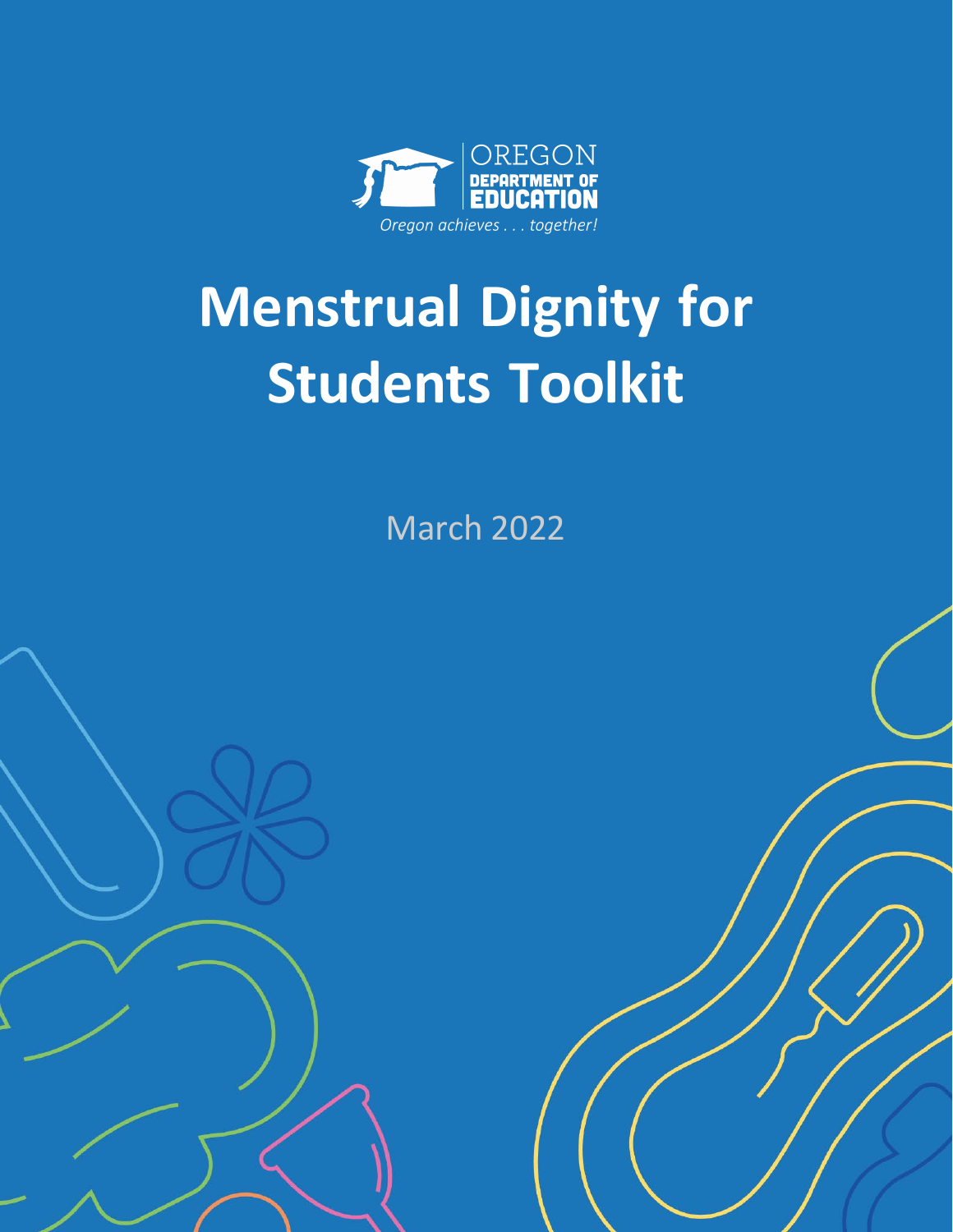

## <span id="page-1-0"></span>**Table of Contents**

- I. [Introduction: Menstrual Dignity for Students](#page-2-0)
	- Thank you to Toolkit Contributors
	- Four Pillars of Menstrual Dignity
- II. [Oregon Administrative Rules](#page-5-0)
- III. [Program Requirements](#page-6-0)
	- Dispensers
	- Menstrual Products
	- Trash Receptacles
	- District Spotlight: Falls City School District
- IV. [Education](#page-11-0)
	- Menstrual Product Instructions
	- Menstrual Health Education in the Classroom
- V. [Staff Engagement &](#page-15-0) Training
	- Key Messages for Staff
	- Resources for Staff Training
- VI. Student & [Youth Engagement](#page-17-0)
	- Student-Facing Resources
- VII. Family & Community [Engagement](#page-18-0)
	- Sample Family & Community Letter
	- Tipsfor Menstruation-Positive Language for Families
- VIII. Funding & [Reimbursement](#page-20-0)
	- Processes, Documents, and Forms
	- IX. [Frequently Asked Questions \(FAQ\)](#page-23-0)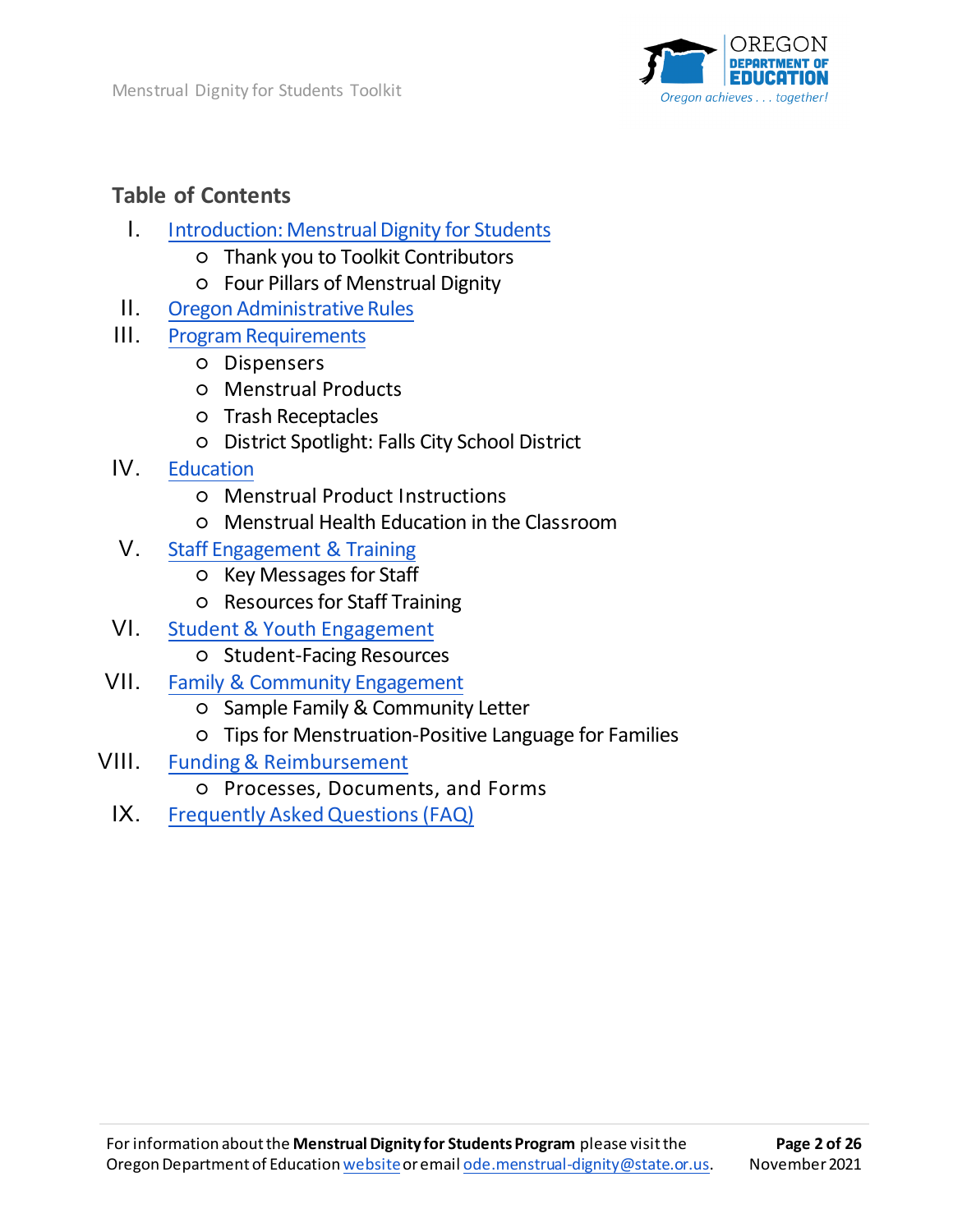

# <span id="page-2-0"></span>**I. Introduction: Menstrual Dignity for Students**

The Menstrual Dignity Act [\(HB 3294,](https://olis.oregonlegislature.gov/liz/2021R1/Downloads/MeasureDocument/HB3294/Enrolled) 2021) created the requirement for school districts to provide free menstrual products for all menstruating students in public schools in Oregon, including elementary, middle, and high school students. This legislation created the Menstrual Dignity for Students Program in order to address an unmet need [identified by](https://olis.oregonlegislature.gov/liz/2021R1/Committees/HED/2021-03-16-13-00/HB3294/Details?utm_medium=email&utm_source=govdelivery)  [students, school leaders,](https://olis.oregonlegislature.gov/liz/2021R1/Committees/HED/2021-03-16-13-00/HB3294/Details?utm_medium=email&utm_source=govdelivery) and medical and public health professionals over many years. The program helps students participate actively in classes and school activities by alleviating some of the economic strain and experiences of shame that are often barriers for menstruating students accessing their education.

Menstrual equity initiatives, such as the Menstrual Dignity Act, align with the Oregon Department of Education's student health and educational justice efforts. Research shows that one in four teens have [missed class due to a lack of access](https://period.org/uploads/State-of-the-Period-2021.pdf) to menstrual products. Similarly, one in five students has struggled to afford menstrual products. This [disproportionately](https://pubmed.ncbi.nlm.nih.gov/30633137/) impacts students of color, students experiencing disabilities, and students experiencing poverty.

Importantly, this law affirms the right to menstrual dignity for transgender, intersex, nonbinary, and two spirit students by addressing the challenges that some students have managing menstruation while minimizing negative attention that could put them at risk of harm and navigating experiences of [gender dysphoria](https://onlinelibrary.wiley.com/doi/full/10.1111/soin.12355) during menstruation. Research also connects gender-affirming bathroom access to supporting [student safety](https://pediatrics.aappublications.org/content/143/6/e20182902) at school.



This program offers an antidote to the common narratives that say menstruation is something deserving of embarrassment and shame. Menstruation is simply a biological process for people who ovulate, though negative cultural messaging often leads young people to believe otherwise. According to a recent [survey,](https://period.org/uploads/State-of-the-Period-2021.pdf) 80% of teens feel there is a negative association with menstruation, "that they are gross or unsanitary." These attitudes, combined with a lack of understanding around menstrual health

and a lack of access to menstrual products can result in experiences that can impact a student's mental and physical health as well as student attendance.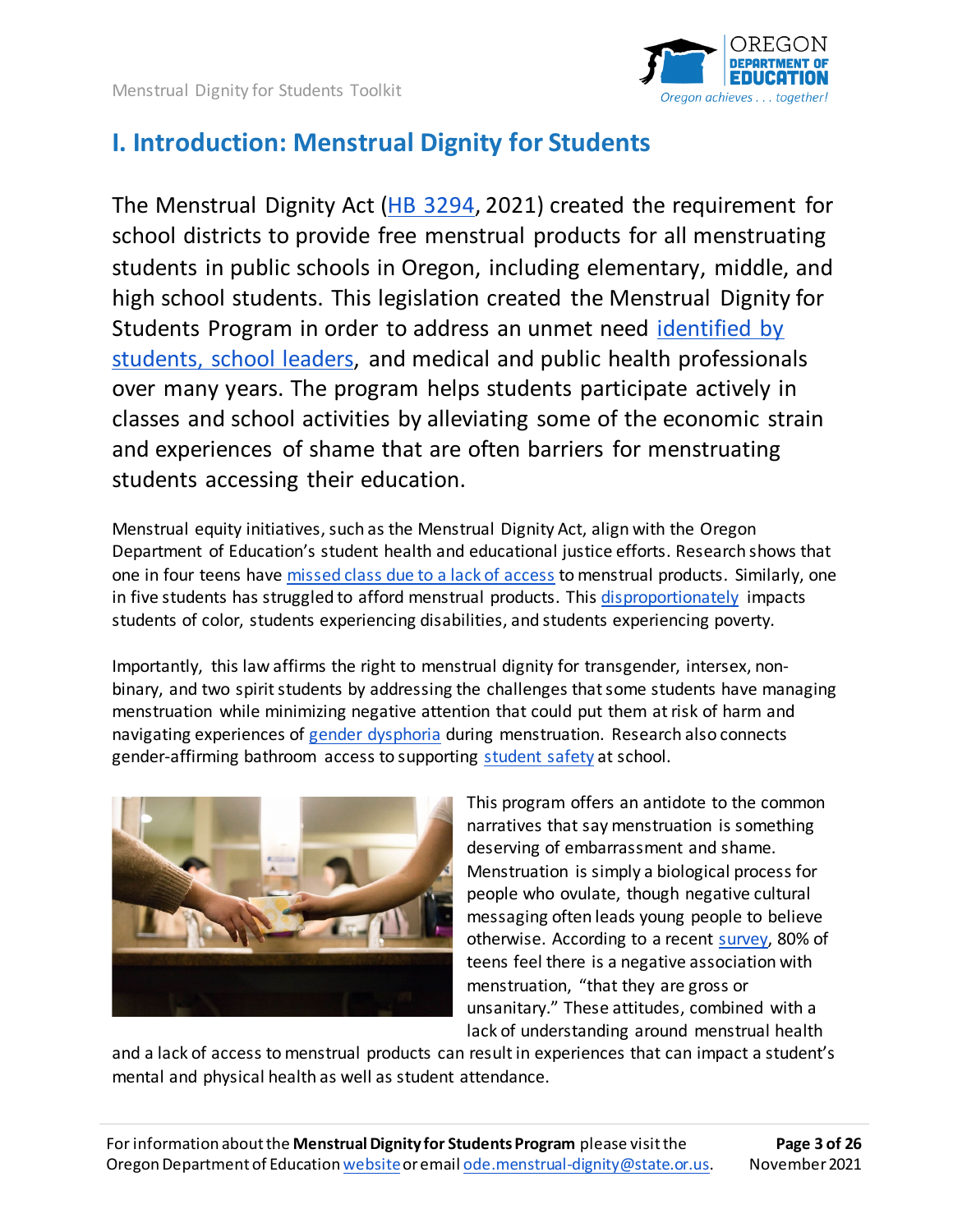

Many students who testified before the Oregon House Committee on Education described how these experiences had led to negative and long-lasting impacts on their academic success and experiences at school:

> *"It was my first PSAT day... We were instructed to leave all our belongings at home... I did not know I was going to be on my period that day... I bled through my pants and all over the seat in an unfamiliar classroom... [with] a male teacher I had never even seen before. Luckily, he let me go to the bathroom, where I was reminded that we do not have tampons or pad dispensers… I roamed the empty hallways… while blood dripped down my legs and onto the floor. I asked probably 10 random girls until I was able to find someone with a tampon... I couldn't help but think about how much my PSAT scores would be affected by my absence, and how much easier the situation would have been if I could have taken care of my business right there in the bathroom. This wasn't the first time either."*

> > **-Oregon High School Student**

This toolkit outlines requirements and recommendations for program implementation that hold student equity and menstrual dignity at the center so that all students have the opportunity for safe, dignified self-care. It was developed in partnership with toolkit contributors listed below.

## Thank you to all of our Toolkit Contributors

This toolkit was created in partnership with the ODE Menstrual Dignity Advisory Group, the Office of Representative Ricki Ruiz, the ODE Sexuality Education Steering Committee, the ODE Office of Indian Education, the OHA Adolescent and School Health Program, and all the students and community members who testified in support of this bill during legislative session. ODE will update the toolkit with more resources as they are created. If you need additional support, please reach out to ode.menstrual-dignity@state.or.us.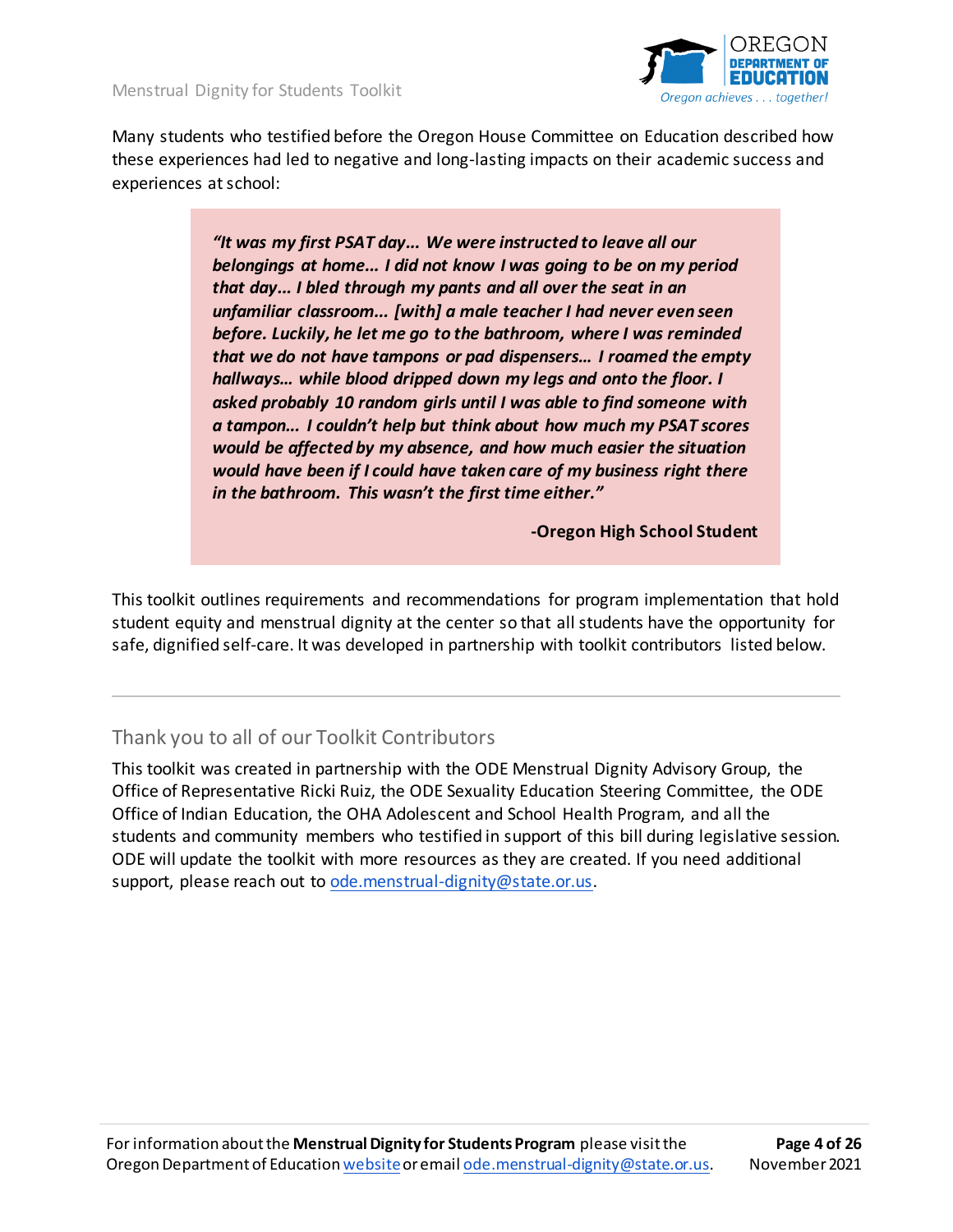

## <span id="page-4-0"></span>**Centering Student Equity and Access: Four Pillars of Menstrual Dignity**

In line with this legislation and legislative intent, the following four pillars of menstrual dignity guide and inform this toolkit and work.

| <b>Privacy</b>                                     | <b>Inclusivity</b>                                 | <b>Access</b>                                                                            | <b>Education</b>                                                                                |
|----------------------------------------------------|----------------------------------------------------|------------------------------------------------------------------------------------------|-------------------------------------------------------------------------------------------------|
| $\bullet$ Space<br>• Autonomy<br>• Personal safety | • Cultural<br>responsiveness<br>• Gender affirming | • For students of all<br>abilities<br>• For multilingual<br>access<br>• Options & choice | • Menstrual health<br>• Use of menstrual<br>products<br>• Positive, not fear-<br>or shame-based |

*Privacy* includes having safe, private spaces where students can access menstrual products, instructions for how to use them, and trash receptacles for private disposal. This means students self-determine when they need to access products, what products they choose, where they are safe to use them, and how to take care of their own bodily functions, with dignity.

*Inclusivity* means including, affirming, and honoring differences in how communities learn about, access, and make decisions about health. This means that transgender, intersex, non-binary, and two spirit students need to be affirmed in their access to products.

*Access* means that products, education, and dispensers need to be equitably available for all students, including emerging bilingual students and students with disabilities. All students, regardless of disability or language, need to have equitable access to exercise their own choice in accessing a variety of products at their own terms.

Connect back to the **pillars of menstrual dignity** by searching for these tags, which inform requirements, recommendations, and tips in the toolkit: *Privacy Inclusivity Access Education*

*Education* includes addressing the basic human need of understanding how bodies work without shame or stigma. Health education should celebrate changes and growth, and provide spaces for students to learn about how their bodies work.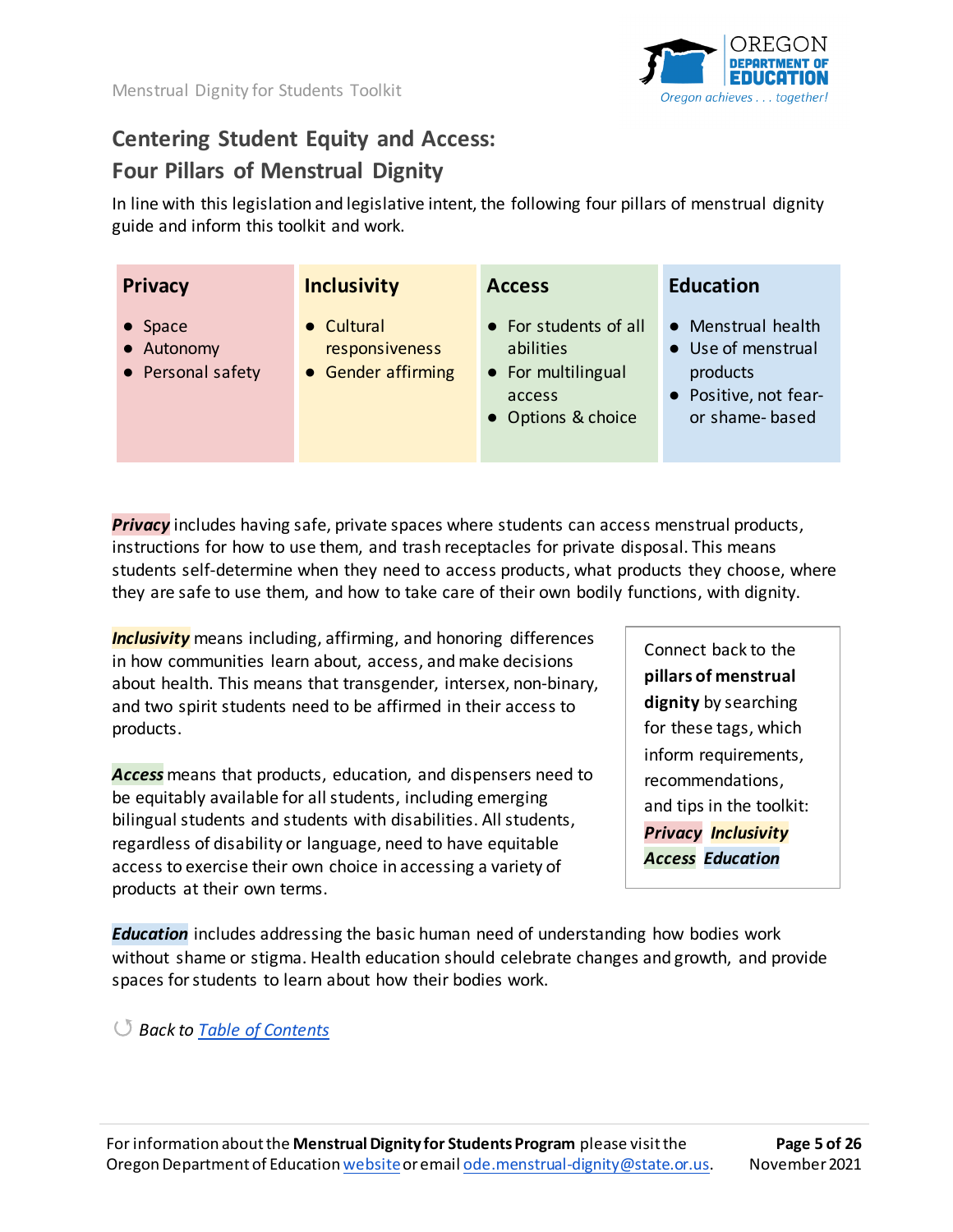

# <span id="page-5-0"></span>**II. Oregon Administrative Rules**

The Oregon State Board of Education passed the below Oregon Administrative Rules (OARs) in March of 2022.

#### I. [OAR](https://secure.sos.state.or.us/oard/viewSingleRule.action?ruleVrsnRsn=287769) [581-021-0](https://secure.sos.state.or.us/oard/viewSingleRule.action?ruleVrsnRsn=287769)587 **Menstrual Dignity for Students: Definitions**

- Thistemporary rule provides for key definitions of the rule, including "bathroom," "dispenser," "products," "public school building," and "student bathroom."
- II. [OAR 581-021-0](https://secure.sos.state.or.us/oard/viewSingleRule.action?ruleVrsnRsn=287770)590 **Menstrual Dignity for Students: Requirements**
	- This temporary rule describes dispenser and product requirements, including technical implementation components necessary for privacy, accessibility, and gender inclusivity.

#### III. [OAR 581-021-0](https://secure.sos.state.or.us/oard/viewSingleRule.action?ruleVrsnRsn=287771)593 **Menstrual Dignity for Students: Education**

○ Thistemporary rule explainsthe education requirementsthat accompany product access and center positive attitudes towards menstruation and health.

#### IV. [OAR 581-021-0](https://secure.sos.state.or.us/oard/viewSingleRule.action?ruleVrsnRsn=287772)596 **Menstrual Dignity for Students: Reimbursement Program**

○ This temporary rule clarifies the statutory requirementsfor how districts, ESDs, and charter schools may receive funding from the Department for program implementation, describing eligible expenses and the process for reimbursement.

For a brief one page project summary, click on the blue button below.

Click for **[At a Glance: Menstrual Dignity for Students](https://www.oregon.gov/ode/students-and-family/healthsafety/Documents/ODE%20Menstrual%20Dignity%20for%20Students_At%20a%20Glance%201-Pager.pdf)** 1-Pager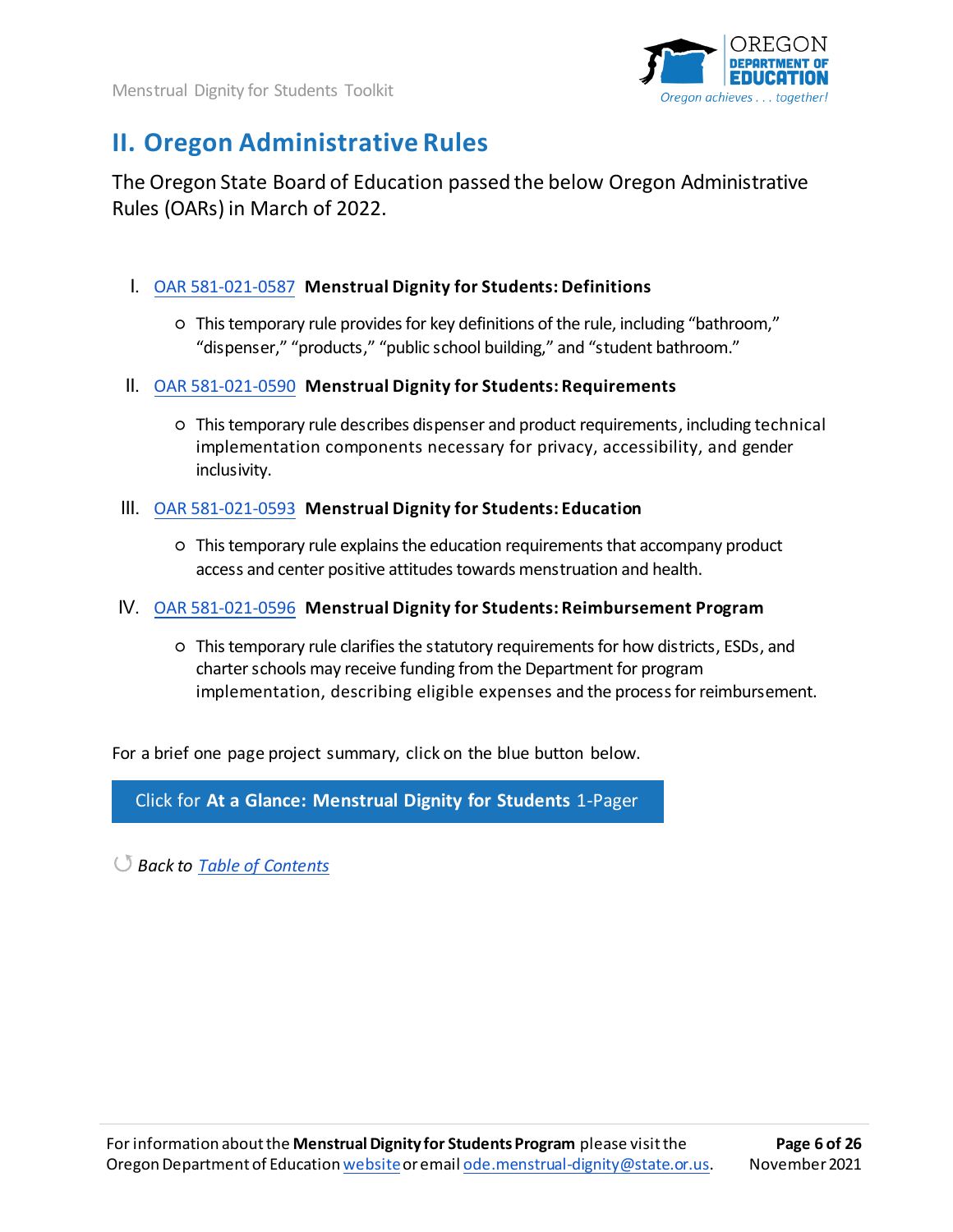# <span id="page-6-0"></span>**III. Program Requirements**

The following section will summarize program requirements for every public school building.

## **Dispensers**

This section outlines pros and cons of a variety of dispenser options to aid districts' purchasing decisions, in order to keep student equity in mind.

## **Requirements** Per OAR [581-021-](https://secure.sos.state.or.us/oard/viewSingleRule.action?ruleVrsnRsn=287770)<sup>0590</sup>

- (1) All education providers shall install in every student bathroom (a) at least one dispenser that:
	- (A) Does not require inserting coins or money;
	- (B) Is clearly marked as free in at least two languages;
	- (C) Is [ADA compliant;](https://www.oregon.gov/ode/students-and-family/equity/civilrights/Pages/Section504.aspx)
- (2) [...] For the 2021-22 school year, all education providers shall stock and maintain menstrual product dispensers in **at least two student bathrooms**in each public school building.

## Dispenser Options

| Name                     | Pros                                                                                 | Cons                                                                                                                                                                                                                                                                                                                             | Brand examples**                                                                                                 |
|--------------------------|--------------------------------------------------------------------------------------|----------------------------------------------------------------------------------------------------------------------------------------------------------------------------------------------------------------------------------------------------------------------------------------------------------------------------------|------------------------------------------------------------------------------------------------------------------|
| Mechanical<br>wall units | can use existing<br>dispensers;<br>affixed to wall to prevent<br>tampering           | product-dependent and<br>may not allow for<br>required product variety;<br>more expensive;<br>installation and space<br>considerations;<br>• harder for students to<br>take more than one at a<br>time, when needed;<br>• may have coin operation<br>and look like products<br>cost money (when they<br>are required to be free) | <b>Aunt Flow,</b><br>Model E<br><b>Evogen Tampon</b><br>& Liner<br>Uline Tampon &<br>Liner<br>Evogen No<br>Touch |
| Countertop<br>baskets    | lower cost;<br>takes up less space;<br>easier for students to take<br>what they need | easier to remove or<br>tamperwith                                                                                                                                                                                                                                                                                                | <b>Uline Stackable</b><br><b>Bins</b><br><b>Uline Wire</b><br><b>Mesh Bins</b>                                   |

## "'**Public school building**'

means a building used by a public education provider to provide educational services to students."

#### "'**Dispenser**' means a

container sufficient to hold menstrual products and can include something installed on a wall or placed on a shelf."

OAR 581-021-0587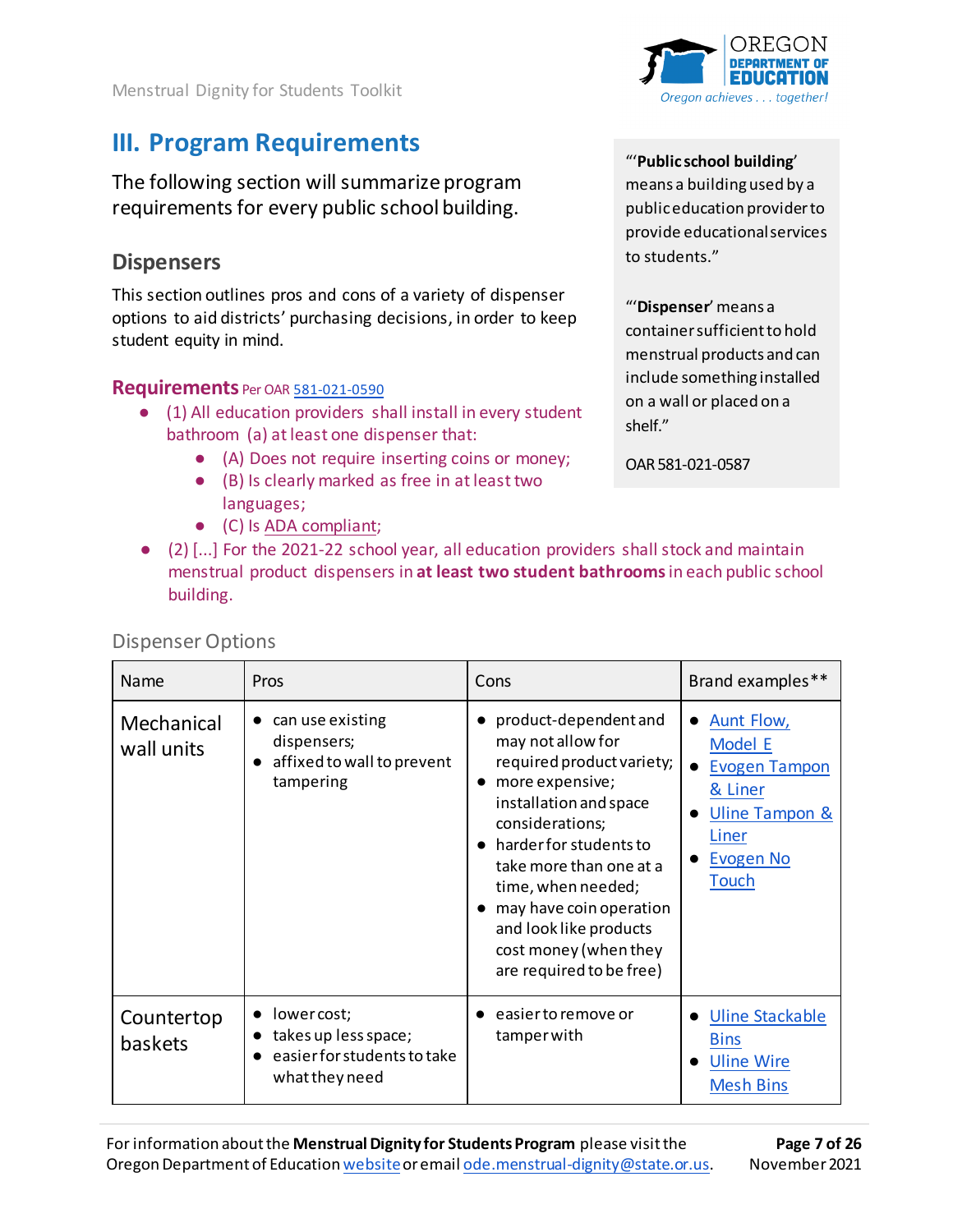

| <b>Name</b>                            | Pros                                                                                                                                                                                                            | Cons                                                                                                                       | Brand examples**                                                                         |
|----------------------------------------|-----------------------------------------------------------------------------------------------------------------------------------------------------------------------------------------------------------------|----------------------------------------------------------------------------------------------------------------------------|------------------------------------------------------------------------------------------|
| Freestanding<br>storage<br>drawers     | readily available and<br>lower cost than<br>mechanical wall unit<br>options;<br>• each drawer could stock a<br>large amount of products<br>(less re-stocking);<br>easier for students to take<br>what they need | $\bullet$ easier to remove or<br>tamperwith                                                                                | <b>Uline 3 Drawer</b><br><b>Uline 6 Drawer</b>                                           |
| Envelope or<br>file affixed<br>to wall | may be better for schools<br>with smaller menstruating<br>populations (elementary<br>schools)                                                                                                                   | $\bullet$ would be harder to stock<br>variety of products for<br>larger populations;<br>easier to remove or<br>tamper with | <b>Uline Envelope</b><br>$\bullet$<br><b>Officemate Wall</b><br>$\bullet$<br><b>File</b> |

*\*\*These links are being provided as a convenience and for informational purposes only; they do not constitute an endorsement or an approval by the Department of Education of any of the products, services or opinions of the corporation or organization or individual.*

## **Dispenser Placement**

Schools should scan and carefully determine placement centering privacy and accessibility for all students at all times.

## **Requirements** Per OAR [581-021-0](https://secure.sos.state.or.us/oard/viewSingleRule.action?ruleVrsnRsn=287770)<sup>590</sup>

- (1) All education providers shall install in every student bathroom (a) at least one dispenser that:
	- (D) Is located in a place where all students can access products privately;
- (2) [...] For the 2021-22 school year, all education providers shall stock and maintain menstrual product dispensers in at least two student bathrooms in each public school building. Education providers shall determine where to prioritize dispenser installation considering **all-gender access**to menstrual products and **student privacy**.

"'**Bathroom**' means a space with a toilet, a sink, and a trash receptacle that is privately accessible to students. Bathrooms may be singlestalled or an aggregation of individual toilet compartments, including in locker rooms."

"'**Student bathroom**' means a bathroom that is accessible by students, including a genderneutral bathroom, a bathroom designated for females and a bathroom designated for males."

OAR 581-021-0587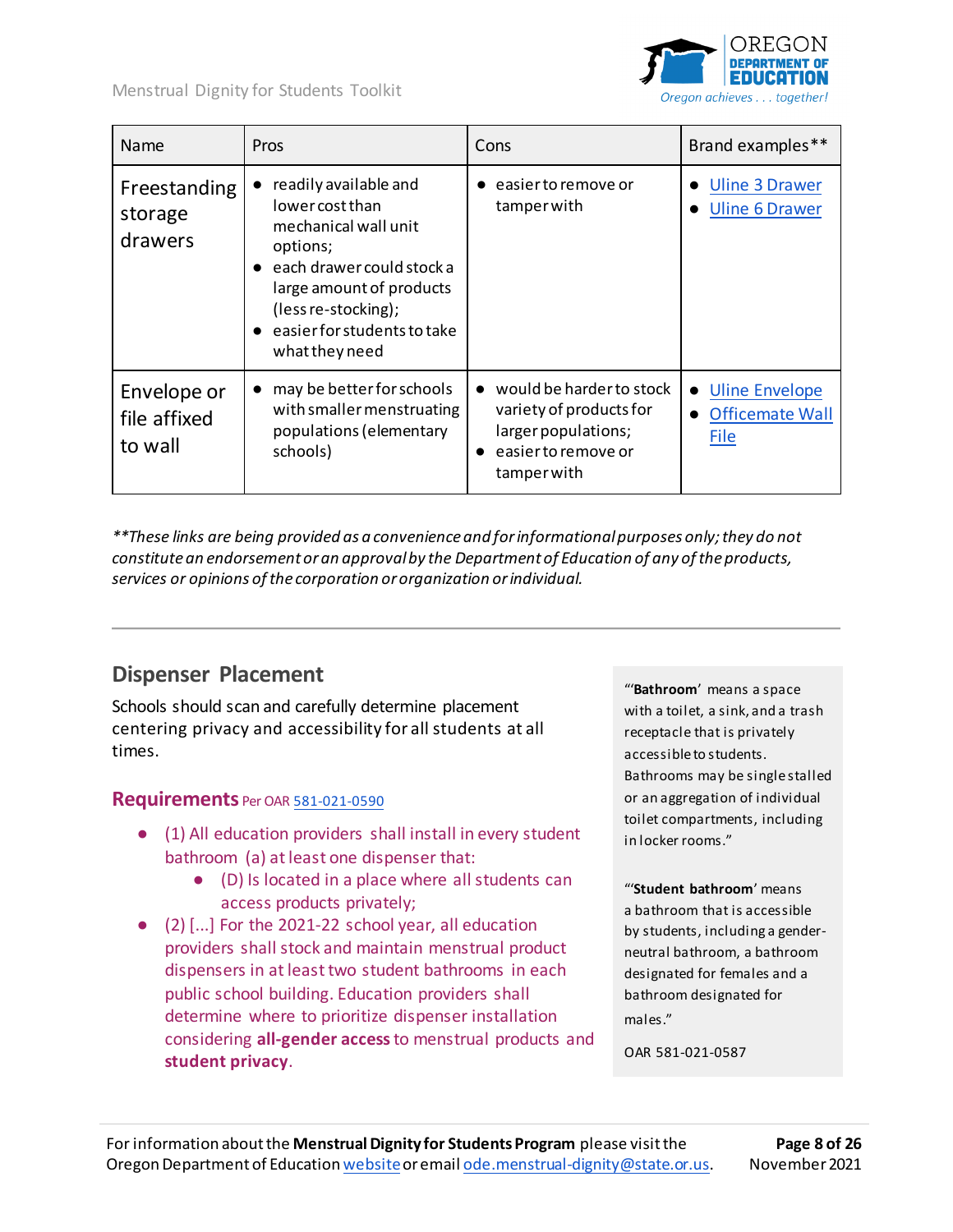

#### **Recommendations**

*Based on these [pillars of menstrual dignity:](#page-4-0) Privacy Inclusivity Access* 

- Install dispenser at an **accessible height**. People with disabilities (i.e. using wheelchairs) must be able to reach the items.
- Offer products in **varied locations**. Students who are experiencing [gender dysphoria](https://helloclue.com/articles/cycle-a-z/gender-dysphoria-your-cycle) may be comfortable and safe only when products can be accessed within a single stall.
- Maintain student access to menstrual products **during bathroom closures**.
- Provide resources in English and **in the home languages** of the students you support.
- Ensure that menstrual products are available **after school hours** and during field trips when students are participating in school activities.

## **Menstrual Products**

In order to accommodate the natural variation of body size and menstrual flow of students who menstruate, a variety of products including absorbency and size are required. Variety of products is also an important culturally responsive practice, which honors a range of values and beliefs around menstrual product use.

"'**Products**' means tampons and menstrual pads."

OAR 581-021-0587

#### **Requirements** Per OAR [581-021-0](https://secure.sos.state.or.us/oard/viewSingleRule.action?ruleVrsnRsn=287770)<sup>590</sup>

- (1) All education providers shall install in every student bathroom (a) at least one dispenser that:
	- (E) Provides a **variety of products** with consideration of absorbency and size options

## **Recommendations**

*Based on these [pillars of menstrual dignity:](#page-4-0) Privacy Inclusivity Access Education*

- When determining product availability, schools can also consider having a **mix of single use and reusable** products available per building.
- Monitoring **student input** and **actual product use** should inform selection of product sizes, absorbency, and brands. Prioritize [student engagement.](#page-17-0)
- Address [myths](https://www.playtexplayon.com/tampon-faq/tampon-myths) around **tampon use** and safety.

For information on different types of menstrual products, click on the blue button below.

Click for **[Menstrual Product Options](https://www.oregon.gov/ode/students-and-family/healthsafety/Documents/MDFS%20Toolkit_Menstrual%20Product%20Options%201-Pager.pdf)** 1-Pager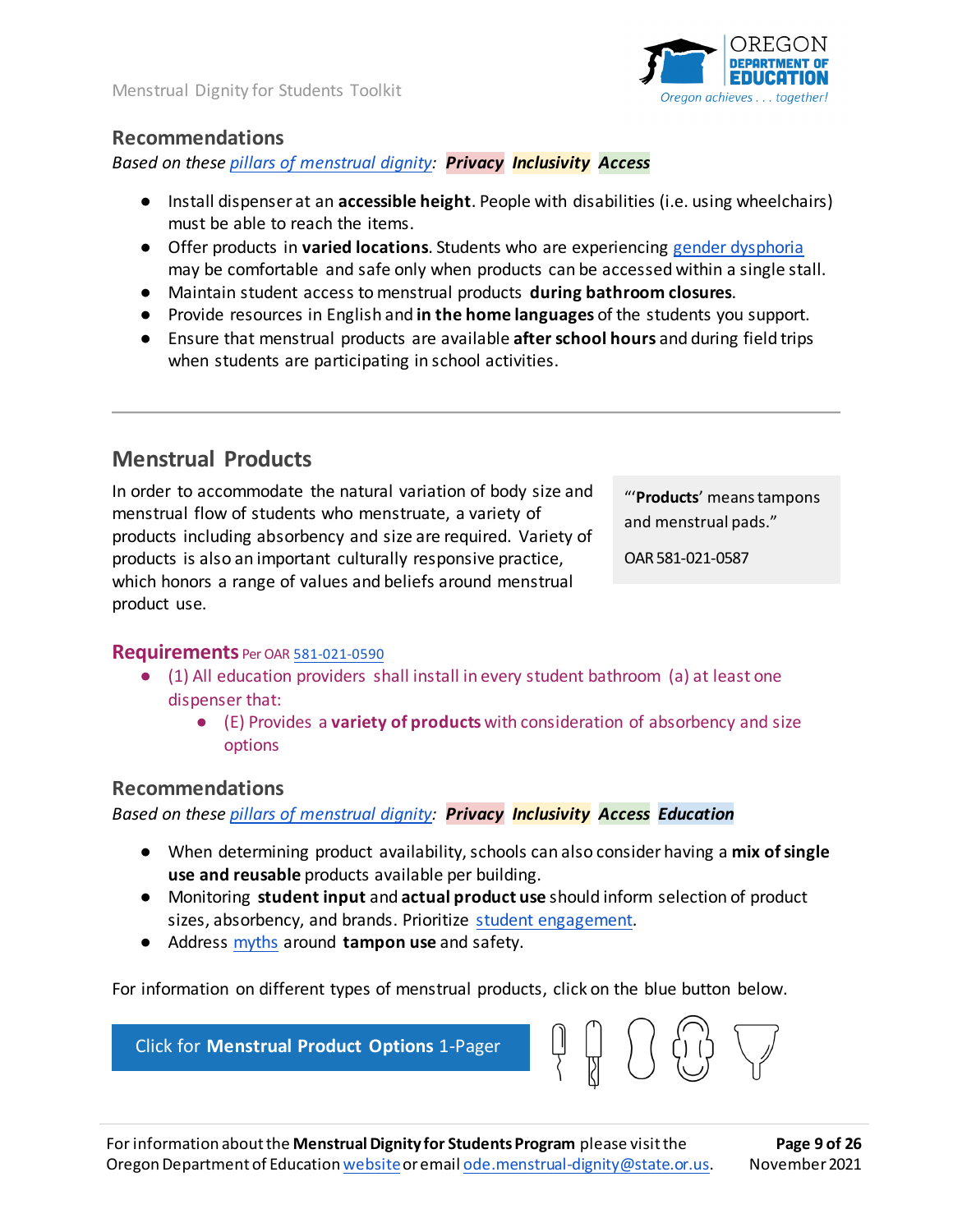

## Reusable Product Considerations

While only tampons and pads are required by rule, some school districts may choose to use funds to purchase reusable products. Reusable products may be a cost saving strategy in the longer-term and could create less waste, having a positive environmental impact. Logistical support for cleaning and reinserting products at school differs from disposable products, and should be considered for reusable products. Education is also recommended when providing reusable products so students know they are not meant to be discarded after a single use.

## **Trash Receptacles**

Requirements for trash receptacles are important to ensure private and safe disposal of used menstrual products within student bathrooms.

## Trash Receptacle Options

| Name                   | Brand examples**                                                  |  |
|------------------------|-------------------------------------------------------------------|--|
| Trash receptacle       | Hospeco, Bobrick, Bradley                                         |  |
| Liners & disposal bags | Hospeco (waxed paper),<br>Tidy Girl dispenser and<br>plastic bags |  |

"'Bathroom' means a space with a toilet, a sink, and a **trash receptacle** that is privately accessible to students. Bathrooms may be singlestalled or an aggregation of individual toilet compartments, including in locker rooms."

OAR 581-021-0587

*\*\*These links are being provided as a convenience and for informational purposes only; they do not constitute an endorsement or an approval by the Department of Education of any of the products, services or opinions of the corporation or organization or individual*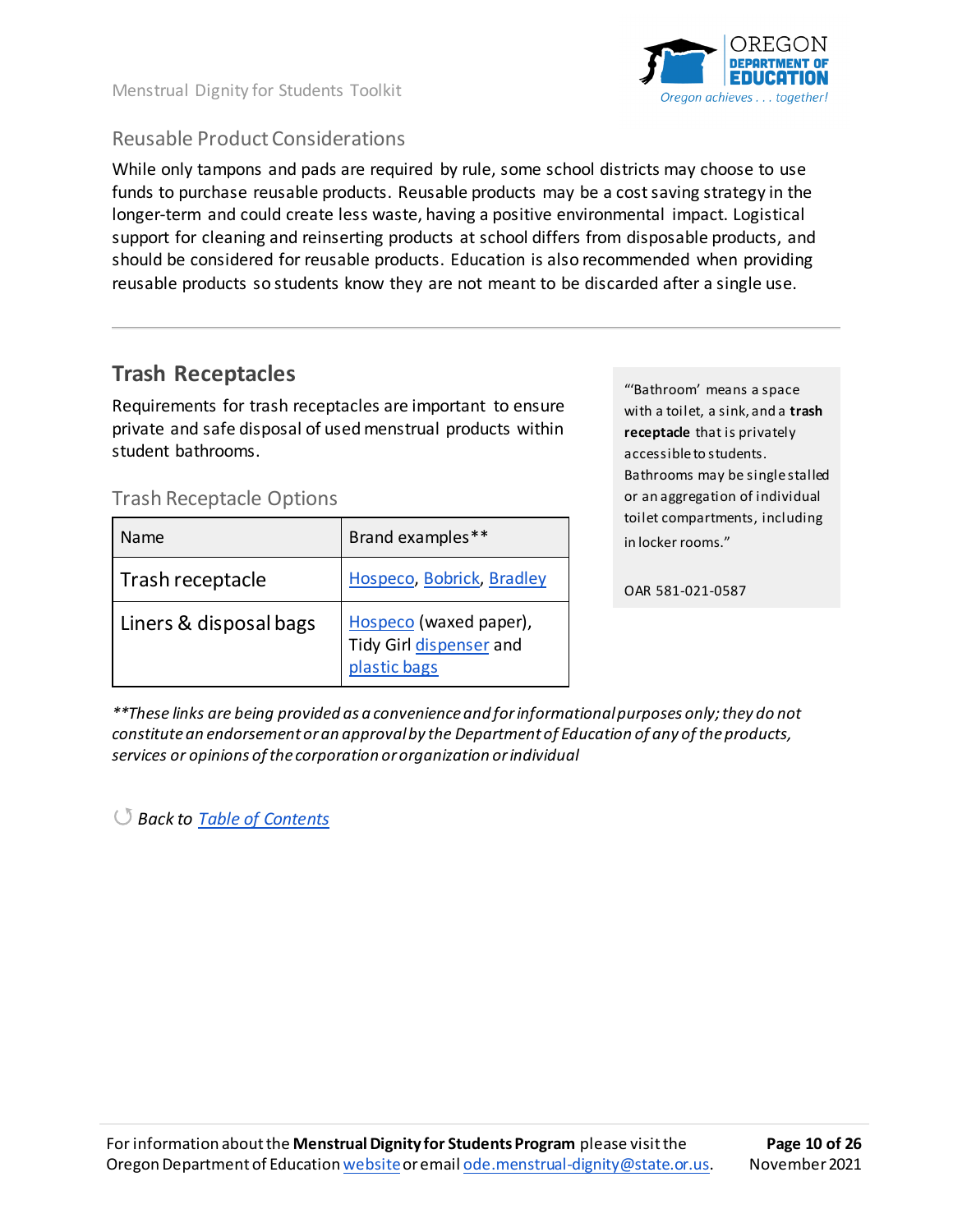

## **School District Spotlight**

The Menstruation Station, Falls City School **District** 

In 2018, the *Everyday Matters* team at the Falls City School District High School found an unsettling trend. Menstruating students were losing class time, leaving early, and missing school altogether because of unaddressed menstrual discomforts, including premenstrual syndrome (PMS) symptoms and not having menstrual products for use at school.

The team led a campaign to provide students with resources, affirmation, and visibility. The menstrual dignity of students came to the foreground—from the focus of a middle school leadership class project to high school bathrooms posters stating, *You matter… Period. Take what you need*. The message was clear: menstruation is to be celebrated, not stigmatized.

The district team also understood a need to connect with school staff on the importance of the program. The team worked to allay staff discomforts and to address misconceptions with information and support.



**Do you have a success story to share?** We'd love to hear from you, learn from you, and celebrate your work. Please email us at ode.menstrual-dignity@state.or.us

Ultimately, the district's program was successful because they heard their students. They bought cabinets to stock with a variety of products, coordinated a "shopping day" where high school students could take the products they would need during the summer, hosted a pizza party and information session to learn about menstrual health and to address student questions, and created a space for anonymous questions and answers in bathrooms. According to Lynn Bailey, a teacher and Special Programs Director from Falls City SD, "students got really good about being open to talking about their periods" which helped to reduce stigma and shame, and increased connectedness for students who menstruate.

Falls City School District works with the United Way's Red Cart Project, Planned Parenthood, and their local Service Integration Team to implement their program. They aim to expand this program to be district-wide in the coming years— now with a little more support from the Menstrual Dignity Act.

*Photo courtesy of Lynn Bailey of Falls City School District* ↺ *Back to [Table of Contents](#page-1-0)*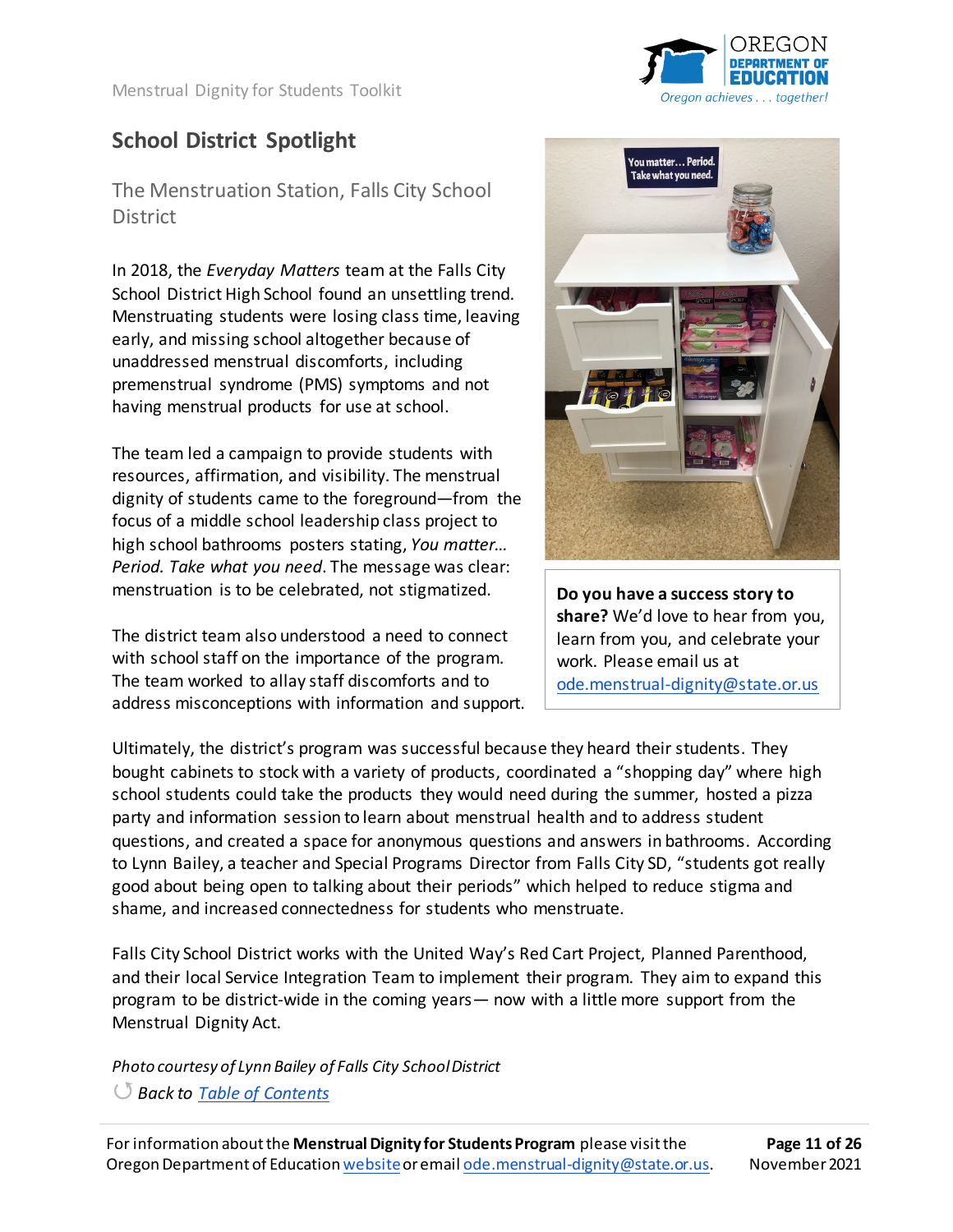

# <span id="page-11-0"></span>**IV. Education**

This section provides information on providing menstrual product use instructions and classroom education on menstruation.

## **Menstrual Product Instructions**

#### **Requirements** Per OAR [581-021-0](https://secure.sos.state.or.us/oard/viewSingleRule.action?ruleVrsnRsn=287771)<sup>593</sup>

- (2) All education providers shall provide instructions on how to use menstrual products within the bathroom. The **instructions** must:
	- (a) Be affirming of transgender, non-binary, two spirit and intersex students;
	- (b) Not be fear- or shame-based;
	- (c) Be age-appropriate;
	- (d) Be medically-accurate.
	- (e) Be culturally responsive; and
	- (f) Be accessible for students with disabilities.

## **Recommendations**

#### *Based on these [pillars of menstrual dignity:](#page-4-0) Privacy Inclusivity Access Education*

- Consider how **age-appropriate instructions** will look different in elementary, middle, and high school bathrooms, and with regard to access to technology.
- Obtain information from **medically accurate** and reliable sources.
- Provide **multiple locations** and modalities for instructions. Students who experience [gender dysphoria](https://helloclue.com/articles/cycle-a-z/gender-dysphoria-your-cycle) may be comfortable and safe only when instructions can be accessed within a single stall bathroom.
- Consider cell phone policies that allow students to obtain and use instructions privately on their phones and offer printed instructions for students without smartphone access.
- Include **school-specific contact people** and **local community resources**for questions and disclosures in posters, instructions, and classroom education.
- Use [gender-affirming language](#page-13-0) within menstrual product instructions.

## Sample Menstrual Product Instruction Resources

- Districts have the choice of creating their own instructions. Consider virtual options or printed materials. If district policy permits, schools can provide a link or QR Code to instructional videos, such as:
	- [The Period in Third Period,](https://amaze.org/video/period-in-third-period/) Amaze, Video (Grades 4+); Includes definitions and step-by-step instructions for using tampons, pads, and menstrual cups, and disposal instructions
	- [Menstruation: What to Expect,](https://amaze.org/video/puberty-menstruation-what-to-expect/) Amaze, Video (Grades 4+)
	- [How to Use a Tampon for Beginners,](https://www.tiktok.com/@clueapp/video/6949101581191154949?lang=en&is_copy_url=1&is_from_webapp=v1) Clue, TikTok Video (Grades 6+)
	- How to [Insert](https://www.tiktok.com/@clueapp/video/6932414335088200965?lang=en&is_copy_url=1&is_from_webapp=v1) and [remove](https://www.tiktok.com/@clueapp/video/6918028858318998786?lang=en&is_copy_url=1&is_from_webapp=v1) a Menstrual Cup, Clue, TikTok Videos (Grades 6+)
- *\*Coming Soon\** Printed Diagrams (loose-leaf versions and/or posted within stalls)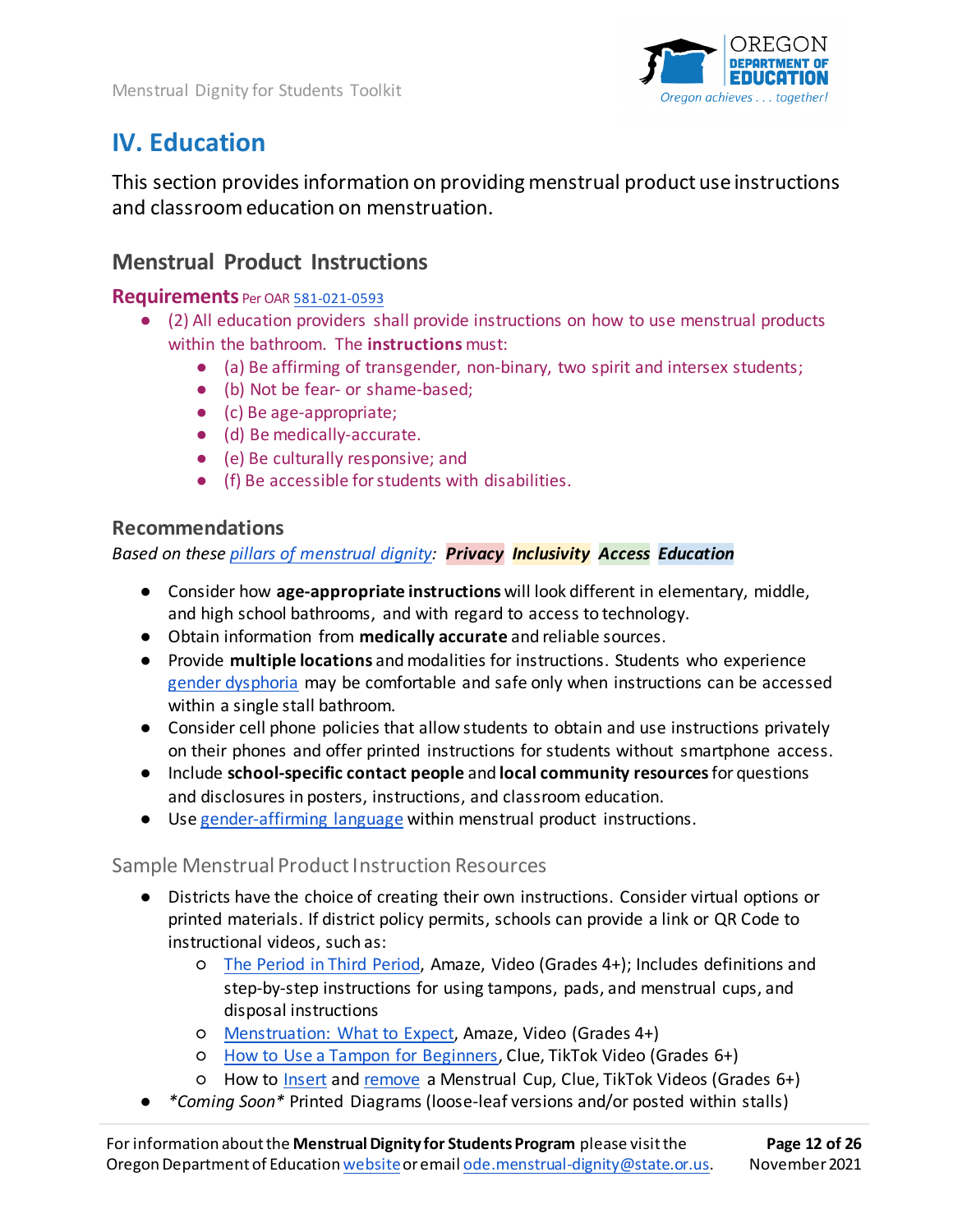

- $O$  How to use a tampon (K-5 & 6-12)
- $O$  How to use a pad (K-5 & 6-12)

## Proper disposal guidance & support

Include disposal information within menstrual product instruction education and/or posted within student bathrooms. When there are situations where products are not disposed of properly, schools should maintain student dignity, privacy, and access in its response. Consult with your custodial and facilities staff for additional disposal guidance:

- Single use tampons and pads should be wrapped in toilet paper, or placed in a paper bag, and **thrown away** in a trash receptacle.
- Tampons and pads **should not be flushed down the toilet**, as this can cause severe plumbing problems within school buildings.
- Menstrual fluids from reusable cups should be emptied in the toilet. Cup should be washed with soap and warm water before re-inserting.

## **Menstrual Health Education in the Classroom**

Health Education, which includes sexuality education, is a required core content area that includes instruction on growth and development, puberty, and gender identity, among many other topics, aligned with the Oregon Health Education Standards and Performance Indicators.

#### **Requirements** Per OAR [581-021-0](https://secure.sos.state.or.us/oard/viewSingleRule.action?ruleVrsnRsn=287771)<sup>593</sup> and OAR [581-022-2050](https://secure.sos.state.or.us/oard/viewSingleRule.action?ruleVrsnRsn=145221)

- (1) All education providers shall provide health and sexuality education that covers menstrual health. The **education** must:
	- (a) Be affirming of transgender, non-binary, two spirit and intersex students;
	- (b) Not be fear- or shame-based;
	- (c) Be age-appropriate;
	- (d) Be medically-accurate.
	- (e) Be culturally responsive; and
	- (f) Be accessible for students with disabilities.
- (7) The comprehensive plan of instruction shall emphasize skills-based instruction that:
	- (f) Aligns with the **Oregon Health Education Conten[t Standards and](#page-13-1) [Benchmarks.](#page-13-1)**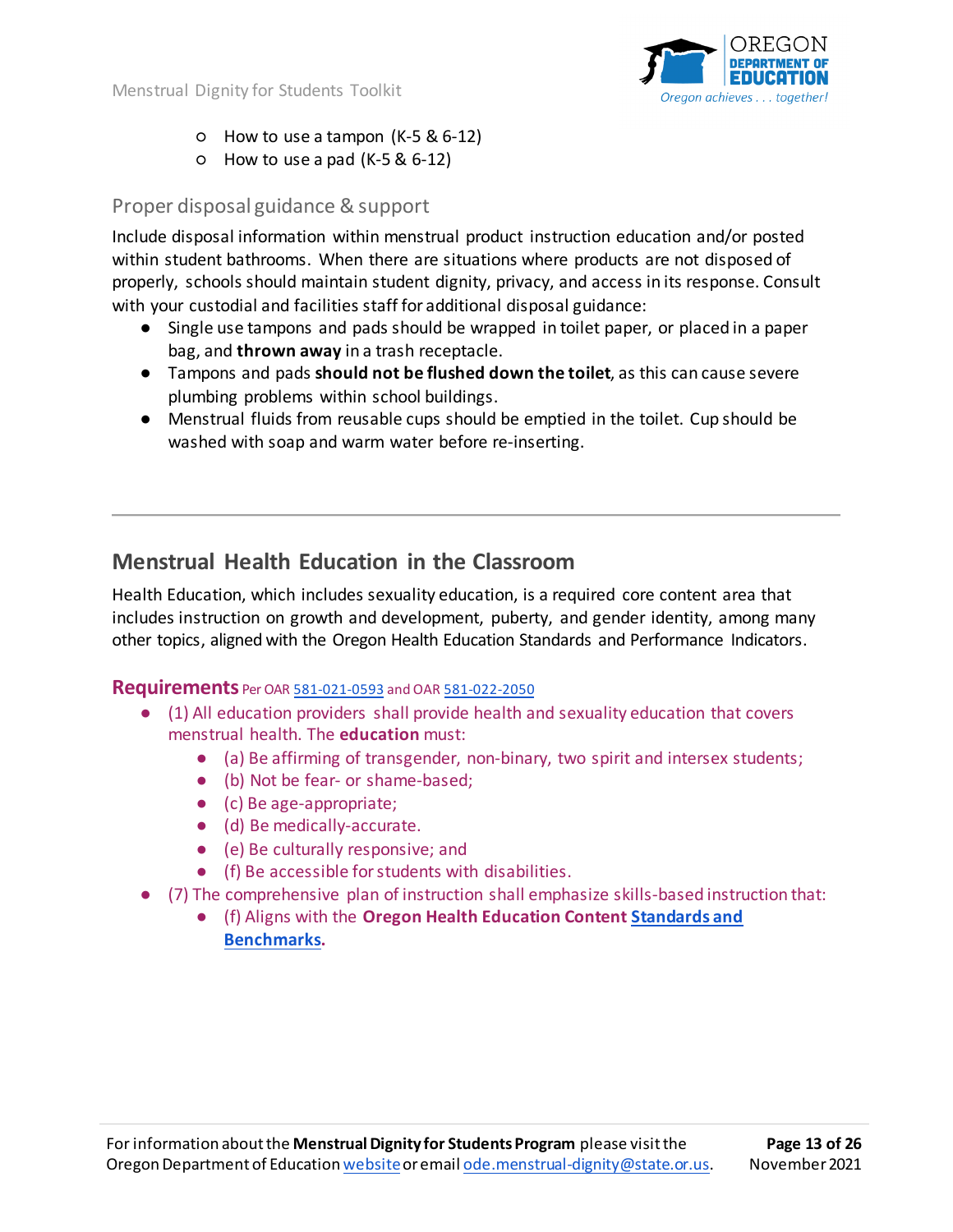

## **Recommendations**

*Based on these [pillars of menstrual dignity:](#page-4-0) Privacy Inclusivity Access Education*

- Celebrate **menstruation as a normal, positive part** of human development.
- Affirm and uplift how Tribal Nations and **Native American communities recognize and honor this milestone** with respect.
- Address **cultural myths and stigma** around menstruation and connect to medically accurate information.
- Connect **student language** (including slang) with medically accurate terminology in order to ensure understanding and cultural responsiveness.
- Create spaces for **anonymous questions** and provide answers.
- Include classroom instruction on menstruation within sexuality education classes in **groups of all-gender students**, in order to reduce shame and [gender-based bullying.](https://pubmed.ncbi.nlm.nih.gov/33059958/)
- Provide **instruction in multiple modalities** to support students who experience intellectual or developmental disabilities (I/DD).
- Include **school-specific contact people** and **local community resources**for questions and disclosures in posters, instructions, and classroom education.
- Connect students to **medical providers** and information for pain symptoms that could indicate endometriosis or polycystic ovary syndrome (PCOS).
- Increase awareness of **[two spirit](https://www.ihs.gov/lgbt/health/twospirit/) people**, of their historical standing in Tribal Nation communities as highly respected and honored people.
- Integrate **trans-specifi[c puberty](https://amaze.org/video/puberty-and-transgender-youth/)** information in K-12 instruction.
- Integrate *[intersex](https://interactadvocates.org/faq/)* information and body variation K-12 in anatomy, reproduction, & puberty lessons.

## <span id="page-13-0"></span>Recommendations for Gender-Affirming Language

- Refer to menstruation **without calling in gender**in order to be gender-affirming for trans, non-binary, and two spirit students. Emphasize **[physiology](https://genderspectrum.org/articles/puberty-and-health-ed)** during puberty education more broadly.
	- Use "menstruating students" instead of "girls"
	- Use "menstrual products" instead of "feminine hygiene products"
	- Explain "someone with a uterus and ovaries may begin to menstruate" instead of "girls may begin to menstruate" during puberty education
	- Use [gender-inclusive](https://www.genderspectrum.org/articles/using-gender-inclusive-language) "students" "folks" "everyone" "learners" or "they/them" instead of "boys and girls" or "he or she" when referring to students
- Use **open words**like "most" or "typical" or "another" instead of binary "opposite" or "normal" or "other" (e.g. "another gender" instead of "opposite sex").

For age-appropriate instructional resources, click on the blue button below.

<span id="page-13-1"></span>Click for **[Menstruation Instructional Materials Resources](https://www.oregon.gov/ode/students-and-family/healthsafety/Documents/MDFS%20Toolkit_Instructional%20Materials%20Options%201-Pager.pdf)** 1-Pager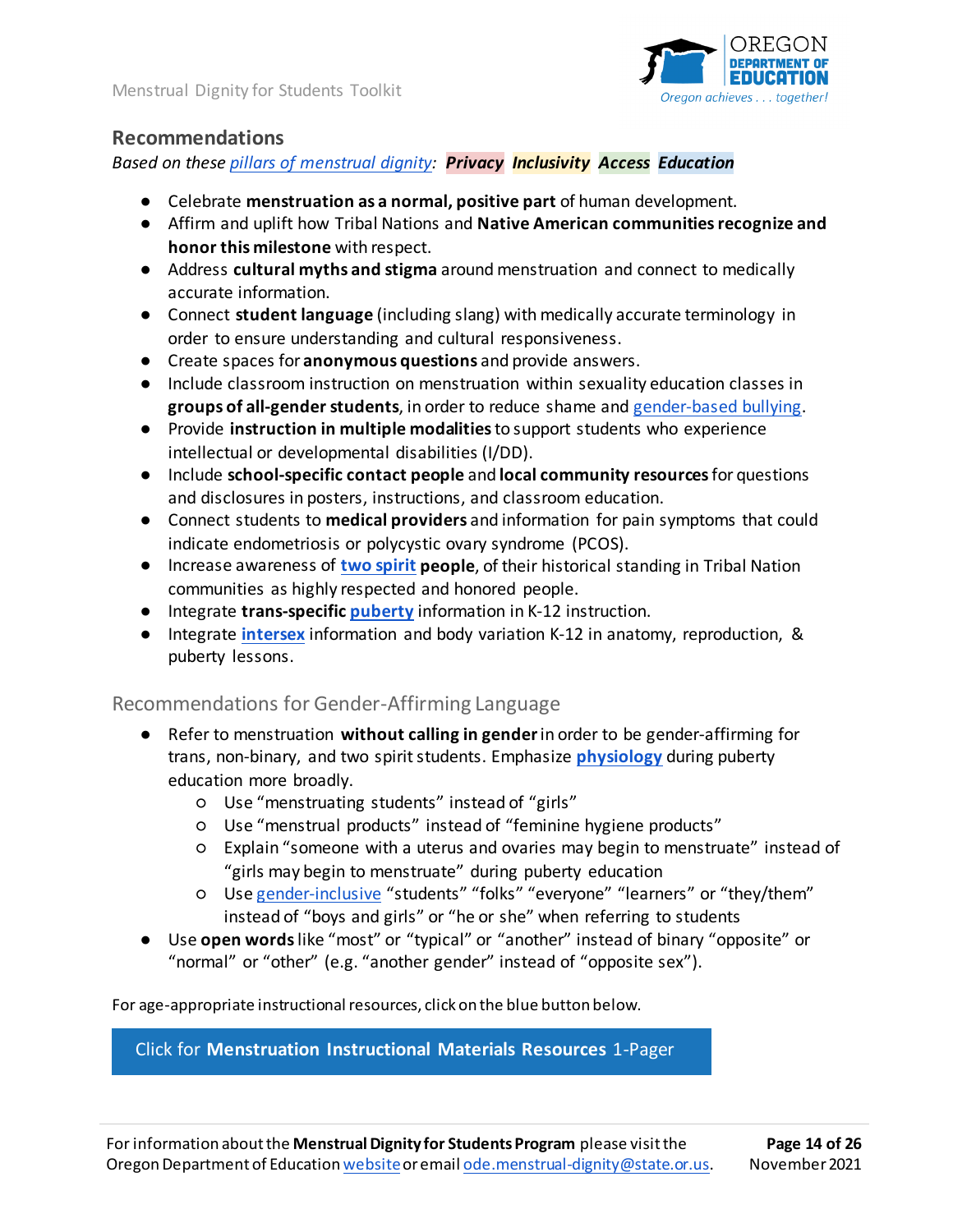

## Oregon Health Education Standards & Performance Indicators

The following is a selection of specific performance indicators that align with the implementation of the Menstrual Dignity for Students Program, as outlined in OAR 5[81-021-0](https://secure.sos.state.or.us/oard/viewSingleRule.action?ruleVrsnRsn=281315)593. [This li](https://secure.sos.state.or.us/oard/viewSingleRule.action?ruleVrsnRsn=287771)st is not exhaustive. Please refer to the [Color Coded standards](https://www.oregon.gov/ode/educator-resources/standards/Documents/CDL%20Digital%20Toolkit/OR%20Health%20Standards_Color%20Coded%20Topics_Summer%202020%20DRAFT.pdf) document for a color coding key. The codes can be read as follows: *HE.1.5.9 falls under the 1st anchor standard, for 5th grade, performance indicator number 9, within Health Education*.

#### **Body parts and systems** performance indicators, relating to growth and development

- HE.1.K.4, HE.1.1.4, HE.1.2.4 Name/identify reproductive body parts, using proper anatomical terms, and stages in the basic growth processes of all people. GD, AIAO
- HE.1.3.6, HE.1.4.6, HE.1.5.6 Identify/discuss human reproductive systems including reproductive anatomy and function. GD, AIAO

#### Menstruation as part of **puberty and reproduction** performance indicators

- HE.1.3.9 Recognize how puberty prepares human bodies for the potential to reproduce. GD
- HE.1.5.9, HE.1.6.20, HE.1.7.21, HE.1.8.21 Identify/describe/explain health care practices related to physical changes during puberty. GD
- HE.3.3.4, HE.3.4.4, HE.3.5.4, HE.3.6.7, HE.3.7.7, HE.3.8.7 Recognize/describe/demonstrate how to access/identify/describe/access sources of medically- accurate information about human sexual and reproductive anatomy, puberty and personal hygiene. GD

#### **Gender Identity** performance indicators will help frame inclusive language and access

- HE.1.K.7, HE.1.1.7 Recognize/explain that there are many ways to express gender. GD, AIAO
- HE.1.2.7 Recognize differences and similarities of how individuals identify regarding gender. GD, AIAO
- HE.1.12.16 Differentiate between biological sex, sexual orientation, sexual identity and sexual behavior, gender identity and gender expression. GD, AIAO

#### **Intersecting Identities** performance indicators will support culturally responsive practices

- HE.1.6.23, HE.1.7.24, HE.1.8.24 Define/explain gender roles, gender identity and sexual orientation across cultures. AIAO, GD
- HE.1.12.18 Describe the intersections of varied identities, including gender, race, ethnicity, sexual orientation, ability, etc. AIAO, GD

#### **Access** performance indicators for student access to and knowledge of products & information

- HE.3.6.5, 3.7.5, 3.8.5 Determine/review/evaluate the accessibility of products that enhance health. **AIAO**, WHP
- HE.3.4.5, 3.5.5, 3.6.8 Identify/demonstrate/identify people/resources at home, school or in the community who can provide medically accurate information and/or support about puberty and health care practices during puberty. GD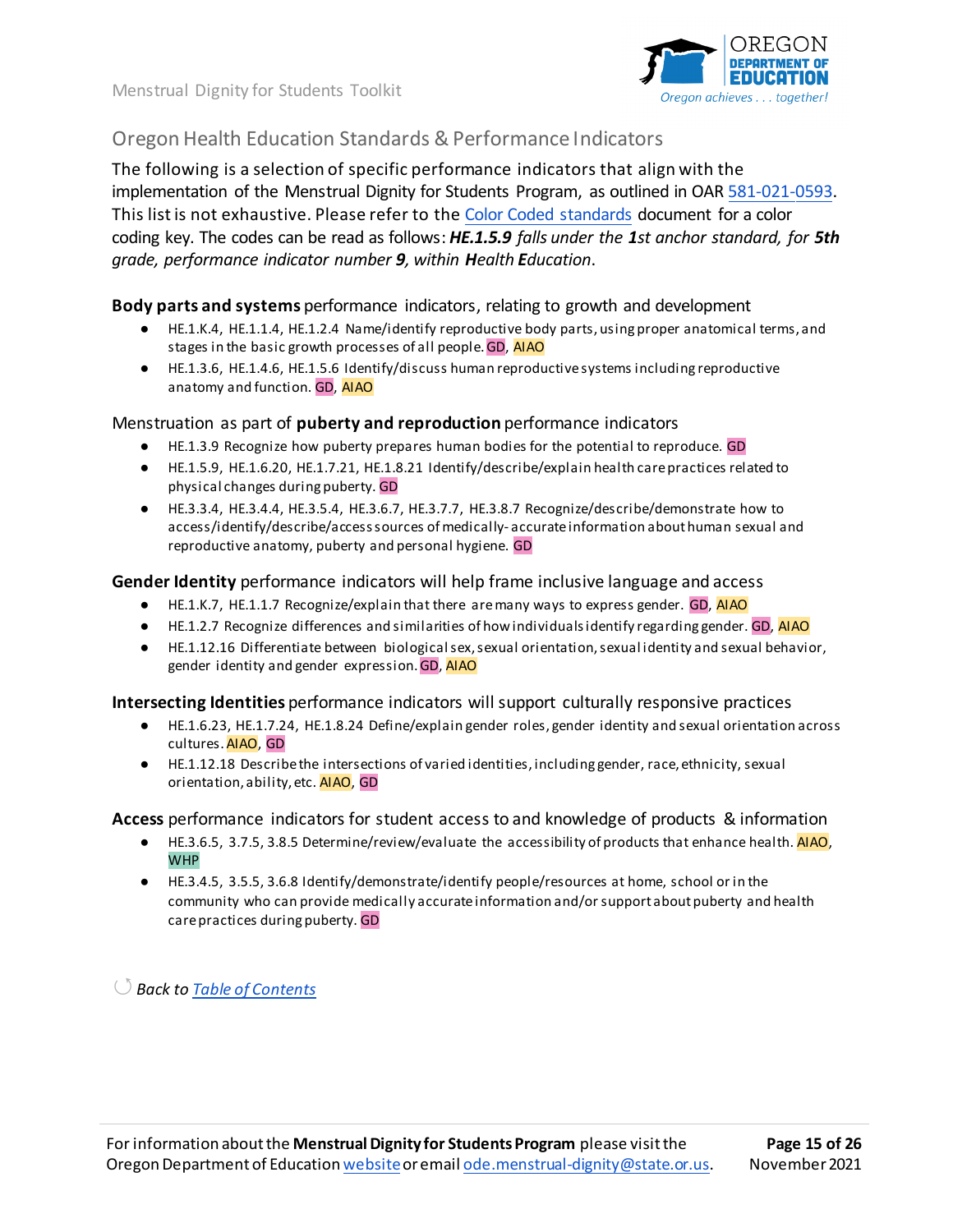

# <span id="page-15-0"></span>**V. Staff Engagement and Training**

This section provides tips, messages, and resources for staff engagement and training.

## **Recommendations**

#### *Based on these [pillars of menstrual dignity:](#page-4-0) Privacy Inclusivity Access Education*

## Staff Engagement

- Engage a variety of school staff in all **phases of project implementation**. For example, school counselors, school nurses, and health & sex ed teachers could conduct staff trainings on the importance of menstrual dignity. An equity director, a school nurse, a facilities manager, and a staff sponsor of a GSA may do a walk-through of bathrooms as a district plans placement and product options. Custodial staff, school secretaries, and teachers could help with monitoring program successes and challenges and form recommendations for improvements, such as changes in product options and restocking. [Student engagement](#page-17-0) should be prioritized.
- Invite multi-disciplinary participation to **leverage program visibility**. For example, the school nurse adds a poster in the health room, the social sciences teacher covers the menstrual justice movement, and student groups serve as program ambassadors.

## Key Messages for Staff

- **Celebrate the launch** of the Menstrual Dignity for Students program as a win for everyone, center positivity and transparency in order to reduce instances of tampering.
- Affirm menstruation as a positive part of human development. Local/State/National **Tribal Nations celebrate** with ceremonial coming of age ceremonies for this time of a person's life, wherein they are honored and respected.
- Providing menstrual products improves **[student attendance](https://www.nea.org/advocating-for-change/new-from-nea/growing-awareness-period-poverty-schools)**.
- Student behavior issues as related to dispenser or product misuse should be handled as any other challenge and **should not result in loss of access** to menstrual products.
- A variety of products are required in **all student bathrooms**, including bathrooms of all genders and elementary school bathrooms.
- Students should have education about, and the choice to use, **both tampons and pads**. Both are [safe](https://www.fda.gov/consumers/consumer-updates/facts-tampons-and-how-use-them-safely) to use by menstruating students of any age.
- When students of all genders become used to seeing menstrual products and learning about menstruation, it becomes more **normalized and respected**. This has many benefits, including the reduction of tampering.
- Supporting students to take **as many products as they need** is a central component of reducing [period poverty.](https://static1.squarespace.com/static/5d9a3a2e67d91a6c742dc67c/t/5df5c7f64ef8f11afcadcad7/1576388600742/secured.+One+Pager.pdf)
- Students should be allowed to **use the bathroom** at all times, to access menstrual products privately. Bathroom use should **not** connect with grading or behavior.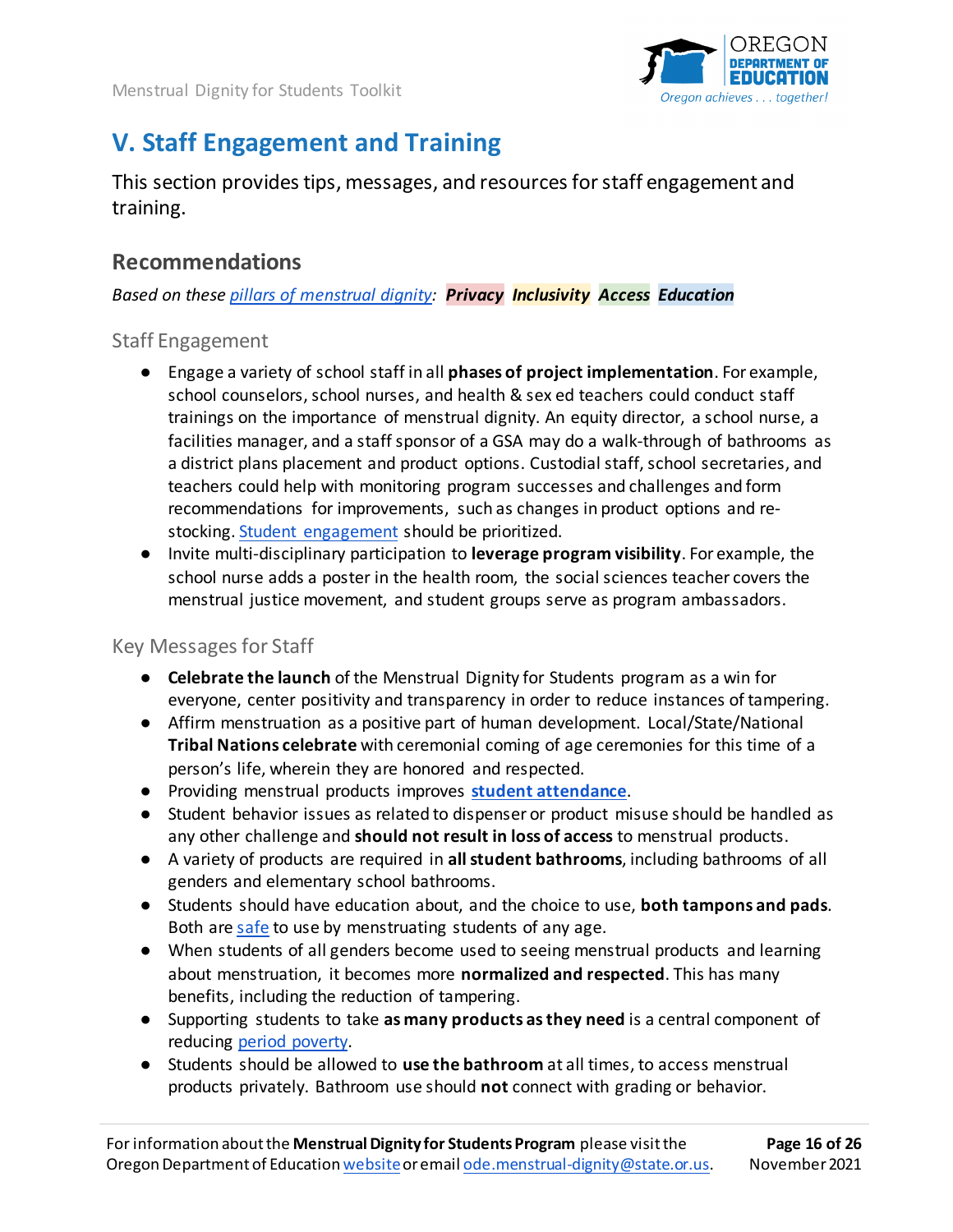

## Staff Training

Staff training can be conducted by any interested and qualified school staff, including school nurses, health teachers, school counselors, or assistant principals. You may consider integrating training into other professional development or in-service days.

#### **Recommended agenda for staff trainings:**

- I. An [overview of the program](#page-2-0) and its importance
- II. Information on [gender-affirming](#page-13-0) and [menstruation-positive](#page-19-0) language
- III. Information about the core team, project implementation, and monitoring
- IV. Information around accessibility and accommodations as related to languages spoken and disability
- V. School protocols for addressing challenges
- VI. School plans for [engaging student input](#page-17-0) and communicating with [families, and](#page-18-0)  [communities](#page-18-0)

## **Resources for Staff Training**

ODE Materials

- See the [At a Glance: Menstrual Dignity One-Pager](https://www.oregon.gov/ode/students-and-family/healthsafety/Documents/ODE%20Menstrual%20Dignity%20for%20Students_At%20a%20Glance%201-Pager.pdf) for a brief project summary
- Encourage [positive, not fear- or shame-based language](#page-19-0) about menstruation for all
- Review best practices for answering [difficult questions](https://www.oregon.gov/ode/students-and-family/healthsafety/Documents/SEMS%20Teacher%27s%20Guide.pdf) (see page 38)
- Use an [anonymous question box](https://gdhr.wa.gov.au/guides/what-to-teach/question-box) in person or virtually (e.g. Google forms, Padlet, or Mentimeter)
- Supporting LGBTQ2SIA+ Student Mental Healt[h Webinar,](https://ode.instructure.com/courses/379/pages/supporting-lgbtq+-mental-health-safe-and-affirming-school-climates-during-distance-learning-webinar) ODE & OHA

Additional Resources for Professional Development

- [Inclusive Sex Ed: Intersex People and Periods,](https://www.youtube.com/watch?v=Fo7zCuognrA) PERIOD. & Intersex Justice Project
- [Separation & Stigma: Transgender Youth & School Facilities,](https://www.glsen.org/sites/default/files/2019-11/Separation_and_Stigma_2017.pdf) GLSEN
- [Impact of Bathroom Discrimination on Mental Health Among Trans and Nonbinary](https://www.jahonline.org/article/S1054-139X(20)30653-4/fulltext) [Youth,](https://www.jahonline.org/article/S1054-139X(20)30653-4/fulltext) Journal of Adolescent Health, 2020
- [What is Period Poverty?,](https://youtu.be/VC5sOVUaOQA) Video, PERIOD., Alliance for Period Supplies and Youth Activists
- [Tampon Myths,](https://www.playtexplayon.com/tampon-faq/tampon-myths) Playtex
- [Trans and Nonbinary Youth Inclusivity in Sexual Health,](https://youthrex.com/wp-content/uploads/2019/02/Trans-and-nonbinary-youth-inclusivity-in-sexual-health-guidelines-FINAL.pdf) Guidelines for sexual health service providers and educators, Planned Parenthood of Toronto
- [Principles for Gender Inclusive Puberty and Health Education,](https://genderspectrum.org/articles/puberty-and-health-ed) Gender Spectrum
- [Schools In Transition: A Guide for Supporting Transgender Students in K-12 Schools,](https://gender-spectrum.cdn.prismic.io/gender-spectrum%2F7c4c63b2-52f2-4cb0-a48f-dd049bf6962c_schools-in-transition-2015-min.pdf) Gender Spectrum, National Center for Lesbian Rights, Human Rights Campaign, ACLU, & National Education Association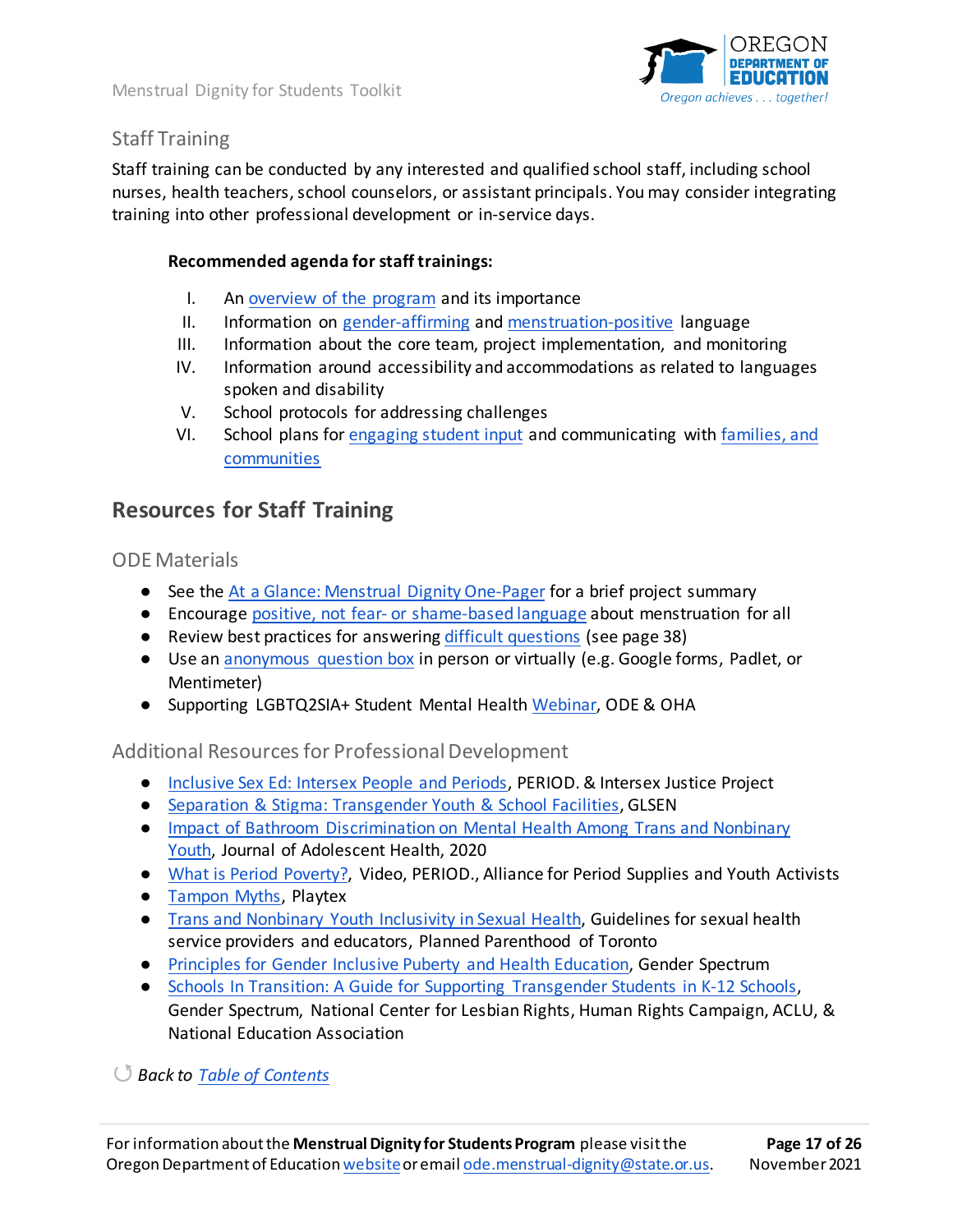

# <span id="page-17-0"></span>**VI. Student & Youth Engagement**

This section provides student engagement strategies for schools.

## **Recommendations**

*Based on these [pillars of menstrual dignity:](#page-4-0) Privacy Inclusivity Access Education*

- Create and share an **anonymous survey**.
- Offer full **transparency** about collected student data, including who can access it and how it will be used.
- Host a student **community panel** or **open forum** with student leadership.
- **Reduce barriers**to engagement for students with disabilities.
- Utilize a[n anonymous question box](https://gdhr.wa.gov.au/guides/what-to-teach/question-box) in classrooms, bathrooms, or virtually (e.g. Google forms, Padlet, or Mentimeter).
- Connect with and support **student groups**(GSA, tribal group, Black Student Union, etc.).
- **Ask students to help** with program implementation.
- **Continuously monitor, evaluate, and adjust** project implementation based on actual data; looking at student use, feedback, and even student attendance.

## **Student-facing Communications**

In addition to working with students to plan program implementation, students should also be made aware of the Menstrual Dignity for Students program requirements and goals.

## Recommendations to Promote Student Access and Advocacy

- Create a **school-wide announcement** from administration and teachers about the program (se[e menstrual dignity one-pager](https://www.oregon.gov/ode/students-and-family/healthsafety/Documents/ODE%20Menstrual%20Dignity%20for%20Students_At%20a%20Glance%201-Pager.pdf) for concise language).
- Provide posters informing students of their **right to products** which lists a few trusted adults in school buildings who can be available to support students.
- Consider a student-led **social media campaign** for student engagement.
- Support **student groups**(e.g. Latinx Student Union or GSA) to host a ["Period Talk,](https://period-action.org/education)" using sample [script,](https://period.org/uploads/PERIOD-TALK-Script-rev-2.0-FINAL.pdf) [presentation,](https://docs.google.com/presentation/d/1P3jRVTJ7NdIvPsr2DDA7F-pT81JtvAbjgNmfqv0qJM4/copy) and [event poster](https://www.canva.com/design/DAEabguMPjw/HH0zxm1zwSBTw86K8pjKlg/view?utm_content=DAEabguMPjw&utm_campaign=designshare&utm_medium=link&utm_source=sharebutton&mode=preview) templates from PERIOD.

For an optional student-facing 1-pager, click the blue button below.

Click for **[Student-Facing Menstruation Resources](https://www.oregon.gov/ode/students-and-family/healthsafety/Documents/MDFS%20Toolkit_Student-Facing%20Menstruation%20Resources%201-Pager.pdf)** 1-Pager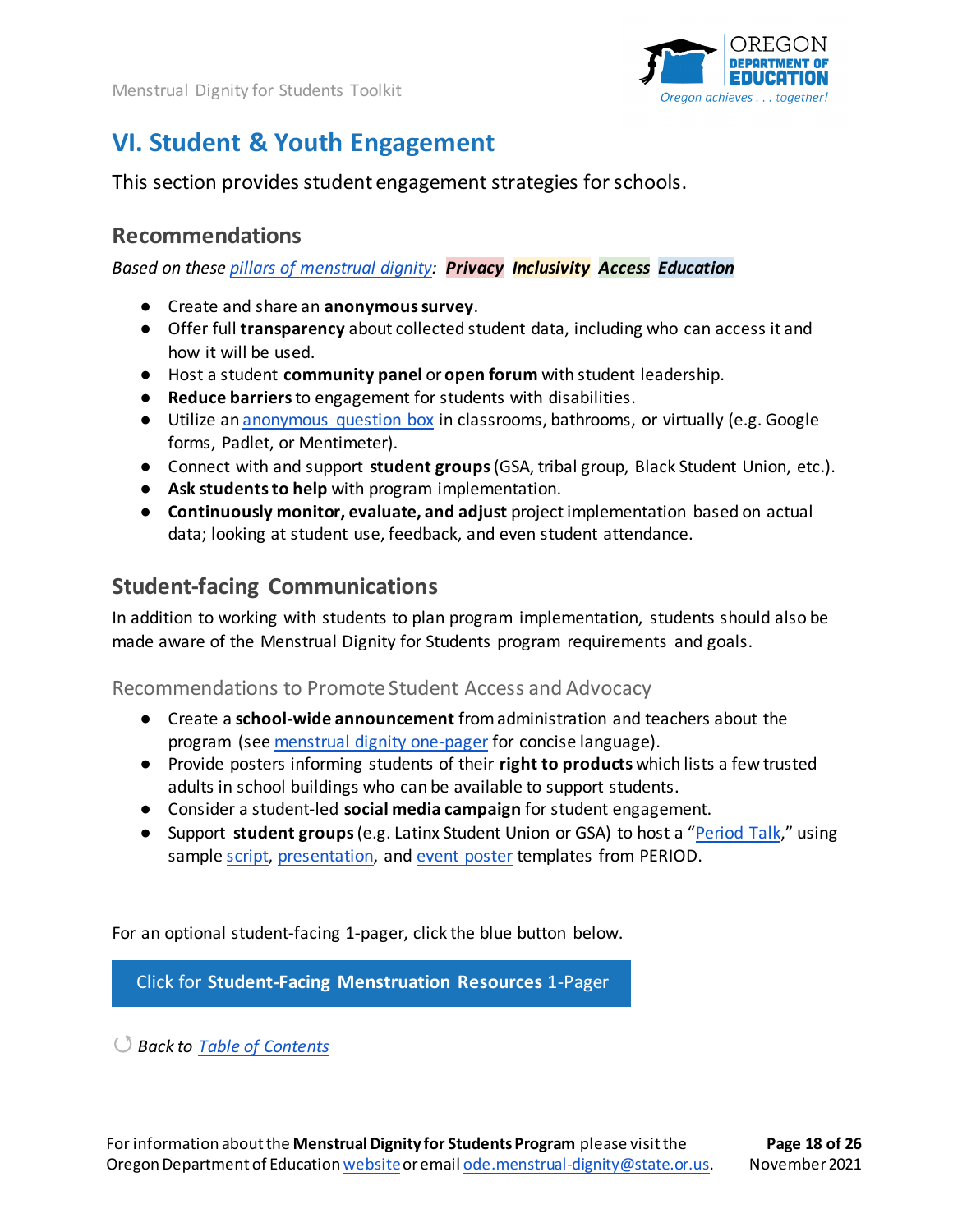

# <span id="page-18-0"></span>**VII. Family & Community Engagement**

This section offers tips and strategies for engaging family and community in program implementation.

## **Recommendations for Family & Community Engagement**

*Based on these [pillars of menstrual dignity:](#page-4-0) Privacy Inclusivity Access Education*

- Menstrual dignity, like any other part of health education, should not be done in secret. In order to reduce stigma and strengthen community connections, **be open and transparent** with families and communities, creating space to listen to concerns and center student needs.
- Demonstrate **alignment** to [health education standards](#page-13-1) and [OARs.](#page-5-0)
- Center positive **[academic outcomes and student stories](#page-2-0)**to explain the need for menstrual dignity in schools.
- **Affirm trans, non-binary, intersex, and two spirit students** by usin[g affirming language,](#page-13-0) in order to create safe & connected school environments for all students.
- **Reduce barriers**to engagement for family and community members with disabilities and for multilingual communities.
- Collaborate with local **culturally and ethnically-specific** community-based partners to strengthen outreach and communication with families.
- Uplift and affirm how **Native Nations and Tribes honor menstruating people** with coming of age ceremonies to acknowledge this important transition in a person's life.
- Provide families and caregivers with resources on **how to talk to their students** at home about menstrual health. Emphasize that menstruating and non-menstruating students should learn about menstruation and menstrual products.

## Sample Family & Community Letter

● Sample notification letter, K-12 ([English,](https://www.oregon.gov/ode/students-and-family/healthsafety/Documents/MDFS%20Parent%20Letter%20Sample_English.docx) [Spanish\)](https://www.oregon.gov/ode/students-and-family/healthsafety/Documents/MDFS%20Parent%20Letter%20Sample_Spanish.docx)

Resources about Communication for Families & Communities

- See the [At a Glance: Menstrual Dignity One-Pager](https://www.oregon.gov/ode/students-and-family/healthsafety/Documents/ODE%20Menstrual%20Dignity%20for%20Students_At%20a%20Glance%201-Pager.pdf) for a brief project summary
- [Tip Sheet for Parents, Caregivers, and Youth,](https://sharedsystems.dhsoha.state.or.us/DHSForms/Served/de3056.pdf?CFGRIDKEY=DHS%203056,,TAB%20Tip-Sheet,de3056.pdf,,,,,,,,,,../FORMS/-,,../FORMS/-) Oregon DHS, My Future-My Choice
- [Tips for Talking to Kids about Their Bodies, by Age,](https://www.plannedparenthood.org/learn/parents/bodies) Planned Parenthood
- [Gender Spectrum,](https://www.genderspectrum.org/blog/resources-for-challenging-times/) online support groups for parents & caregivers
- [PFLAG,](https://pflag.org/family) support, publications and toolkits for families of LGBTQ youth
- [Start Talking: About Healthy Communication; About Healthy Relationships; About](https://esperanzaunited.org/en/knowledge-base/our-community-says-no-mas/healthy-communication/) [Healthy Sexuality,](https://esperanzaunited.org/en/knowledge-base/our-community-says-no-mas/healthy-communication/) No Mas, Esperanza United (in English & Spanish)
- [Tips for Talking About Sexuality for Parents of Children with Developmental Disabilities](https://www.elevatustraining.com/tips-for-talking-parents/), Elevatus Training
- See als[o student-facing](https://www.oregon.gov/ode/students-and-family/healthsafety/Documents/MDFS%20Toolkit_Student-Facing%20Menstruation%20Resources%201-Pager.pdf) and [educator](https://www.oregon.gov/ode/students-and-family/healthsafety/Documents/MDFS%20Toolkit_Instructional%20Materials%20Options%201-Pager.pdf) recommendations and resources for more ideas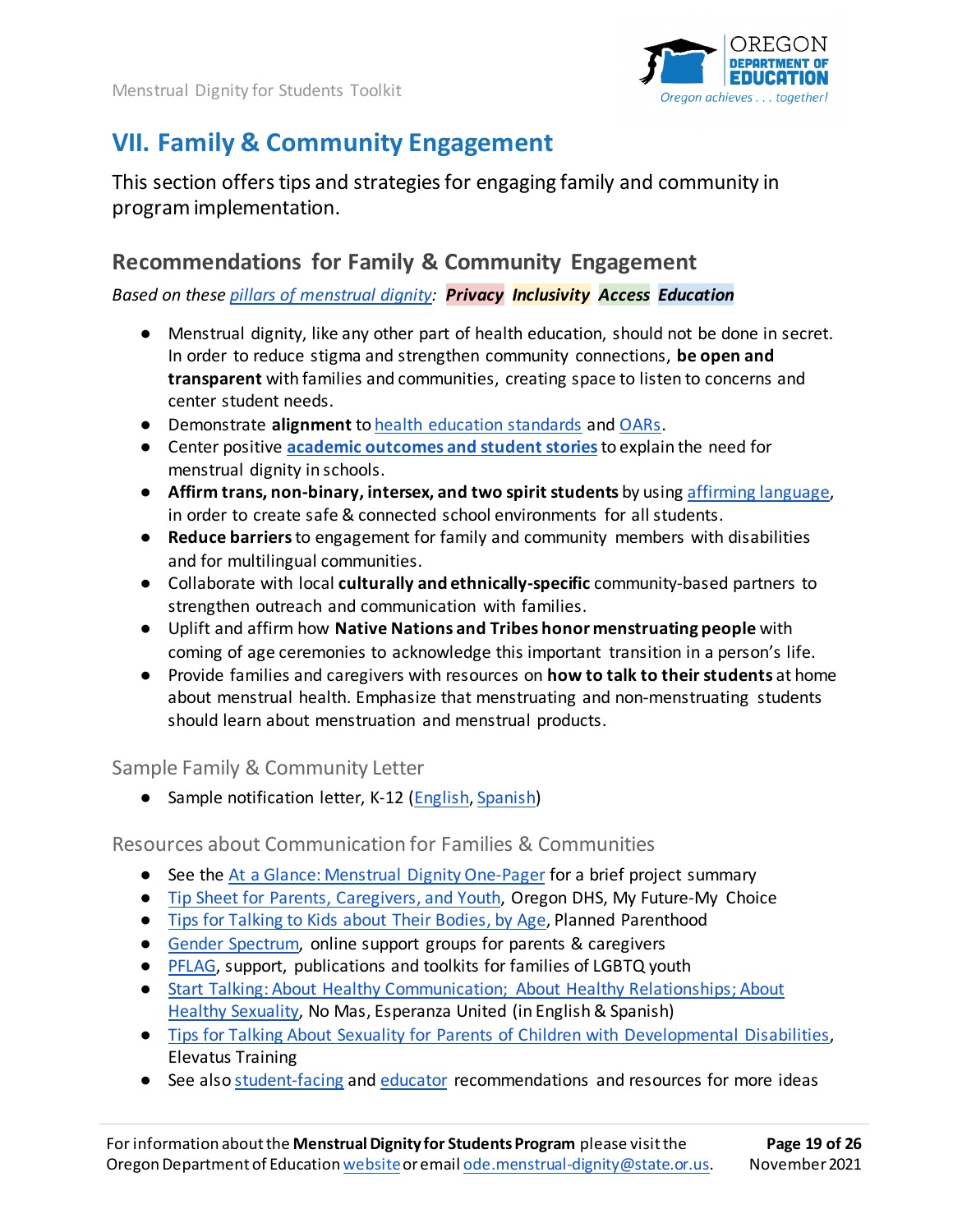

## <span id="page-19-0"></span>Tips for Menstruation-Positive Language for Families

Students surveyed in the 2019 Oregon My Future-My Choice Teen Advisory Board *Tough Topics* project, stated that parents and guardians strongly influenced their idea of family—citing respect and support as the most important traits in family members. Below, please find some tips for positive communication about menstruation within families and communities.

- Speak **openly and positively** about menstruation and menstrual products (e.g. "it's a normal part of puberty for lots of people" "this is a tampon" "you are still you" "how can I support you?").
- Share a few of your experiences going through **puberty** to relate to young people.
- Open up about location, use, and types of **menstrual products** within home and community spaces.
- Avoid referring to people who menstruate (or ourselves if we menstruate) as "crazy" or irrational. This language is also harmful for people with intellectual disabilities.
- **Interrupt** when periods or people who menstruate are used as punchlines in **jokes.**
- Avoid talking about menstruation as only a "girl" or "woman" thing. Not all people who menstruate are girls, and not all girls menstruate.
- Identify and speak about **cultural values** around menstruation, and how it impacts everyone. For example, newly menstruating people are **recognized and celebrated** in many Tribal Nation Communities.
- Reduce **[myths](https://www.playtexplayon.com/tampon-faq/tampon-myths) and stigma** by researching medically-accurate information together and fostering ongoing conversations.
- Consider having many short **face-to-face** or **texting-based** conversations.
- **Listen** to a podcast together, lik[e Ep 18 Let's talk about periods Level One,](https://podcasts.apple.com/us/podcast/ep-18-lets-talk-about-periods-level-one/id1443243552?i=1000449900718) Six Minute Sex Ed.
- **Watch** a video together, like [Menstruation: What to Expect,](https://amaze.org/video/puberty-menstruation-what-to-expect/) by Amaze.
- **Read** a book together, like [Vaginas and Periods 101: A Pop-up Book](https://sexedtalk.com/popup) by Christian Hoeger and Kristen Lilla.

See als[o student-facing](https://www.oregon.gov/ode/students-and-family/healthsafety/Documents/MDFS%20Toolkit_Student-Facing%20Menstruation%20Resources%201-Pager.pdf) and [educator](https://www.oregon.gov/ode/students-and-family/healthsafety/Documents/MDFS%20Toolkit_Instructional%20Materials%20Options%201-Pager.pdf) recommendations and resources for more ideas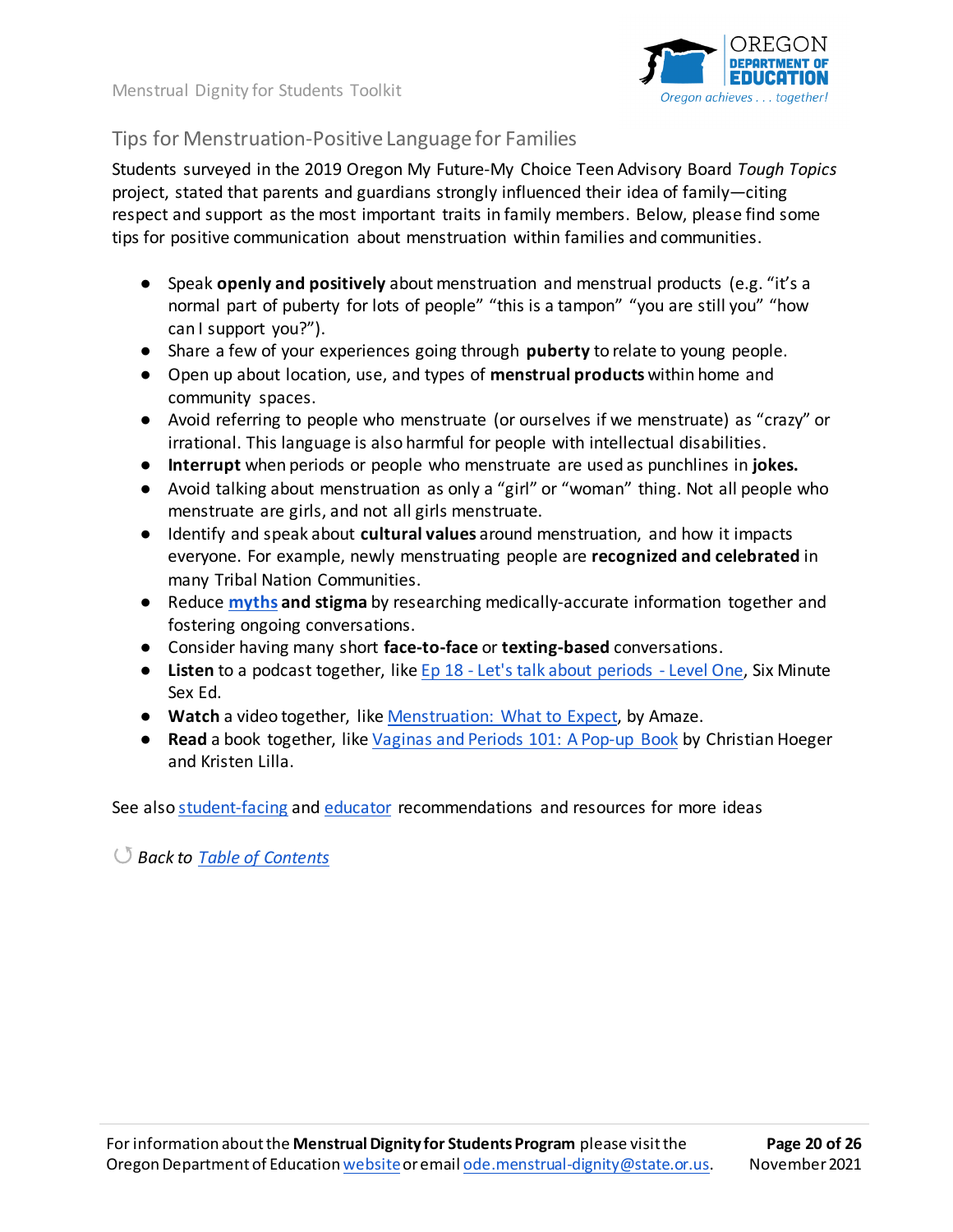

# <span id="page-20-0"></span>**IIX. Funding & Reimbursement**

This section offers information for funding and reimbursement processes for the Menstrual Dignity for Students Program.

#### **Requirements**per [HB 3294](https://olis.oregonlegislature.gov/liz/2021R1/Downloads/MeasureDocument/HB3294/Enrolled) (2021) and OAR [581-021-0](https://secure.sos.state.or.us/oard/viewSingleRule.action?ruleVrsnRsn=287772)<sup>596</sup>

- (A) For school districts, public charter schools and education service districts… distributions to be made based on the average daily membership of the district or school.
- (B) For education service districts, distributions... may not exceed 7.5 percent of the amounts available for distribution.
- (3) Education providers shall electronically submit applications to the Department within the required timelines and on forms developed by the Department.
- (4) Education providers shall be reimbursed for actual costs incurred. Actual costs incurred may include the following: (a) Products; (b) Dispensers; (c) Installation costs; and (d) Trash receptacles.
- (5) Any unspent funds for the first year of the biennium shall be rolled forward and used in the distribution of funds for the second year of the biennium. If the total amount to be distributed does not exceed the amount of available funding for the biennium, any remaining amount shall be redistributed to the State School Fund and reconciled in the payment process per ORS 327.095.

## **Processes, Documents, and Forms**

HB 3294 created a \$5,595,000 carveout of the State School Fund for the Menstrual Dignity Act implementation each biennium. Grants will be created annually for each eligible entity based on their second period ADM. During the 2021-2022 school year, school districts will receive up to \$4.59 per ADM and each ESD will receive up to \$0.37 per second period ADM. The [2021-](https://www.oregon.gov/ode/students-and-family/healthsafety/Documents/HB3294%20Funding%20Calculator.pdf) [2022 funding calculator](https://www.oregon.gov/ode/students-and-family/healthsafety/Documents/HB3294%20Funding%20Calculator.pdf) shows how much funding will be available for each school district, ESD, and charter school. Each eligible entity individually, however, consortia options are available. A new calculator will be released before each implementation year. See [Tips for Using the](https://www.oregon.gov/ode/students-and-family/healthsafety/Documents/MDFS%20Funding%20Calculator%20Tips.pdf)  [Funding Calculator.](https://www.oregon.gov/ode/students-and-family/healthsafety/Documents/MDFS%20Funding%20Calculator%20Tips.pdf) School districts, ESDs, charter schools, or consortia will have grants available to them on the Electronic Grant Management System (EGMS) each school year.

## Applying as a Consortia

If entities intend on applying together as a consortia, they must notify ODE at the beginning of the school year. An ESD or School District should fill out the [consortium pre-survey](https://app.smartsheet.com/b/form/3b1bdc4910d94a9294cfedd57f61a693) or reach out to [ode.menstrual-dignity@state.or.us](mailto:ode.menstrual-dignity@state.or.us) only if they are intending to submit a reimbursement request for **more than one education provider**, so grant contracts can be set up correctly by ODE. If we do not receive this completed form, grants will be built out individually, as per [2021-](https://www.oregon.gov/ode/students-and-family/healthsafety/Documents/HB3294%20Funding%20Calculator.pdf) [2022 funding calculator.](https://www.oregon.gov/ode/students-and-family/healthsafety/Documents/HB3294%20Funding%20Calculator.pdf) See [Tips for Using the Funding Calculator.](https://www.oregon.gov/ode/students-and-family/healthsafety/Documents/MDFS%20Funding%20Calculator%20Tips.pdf)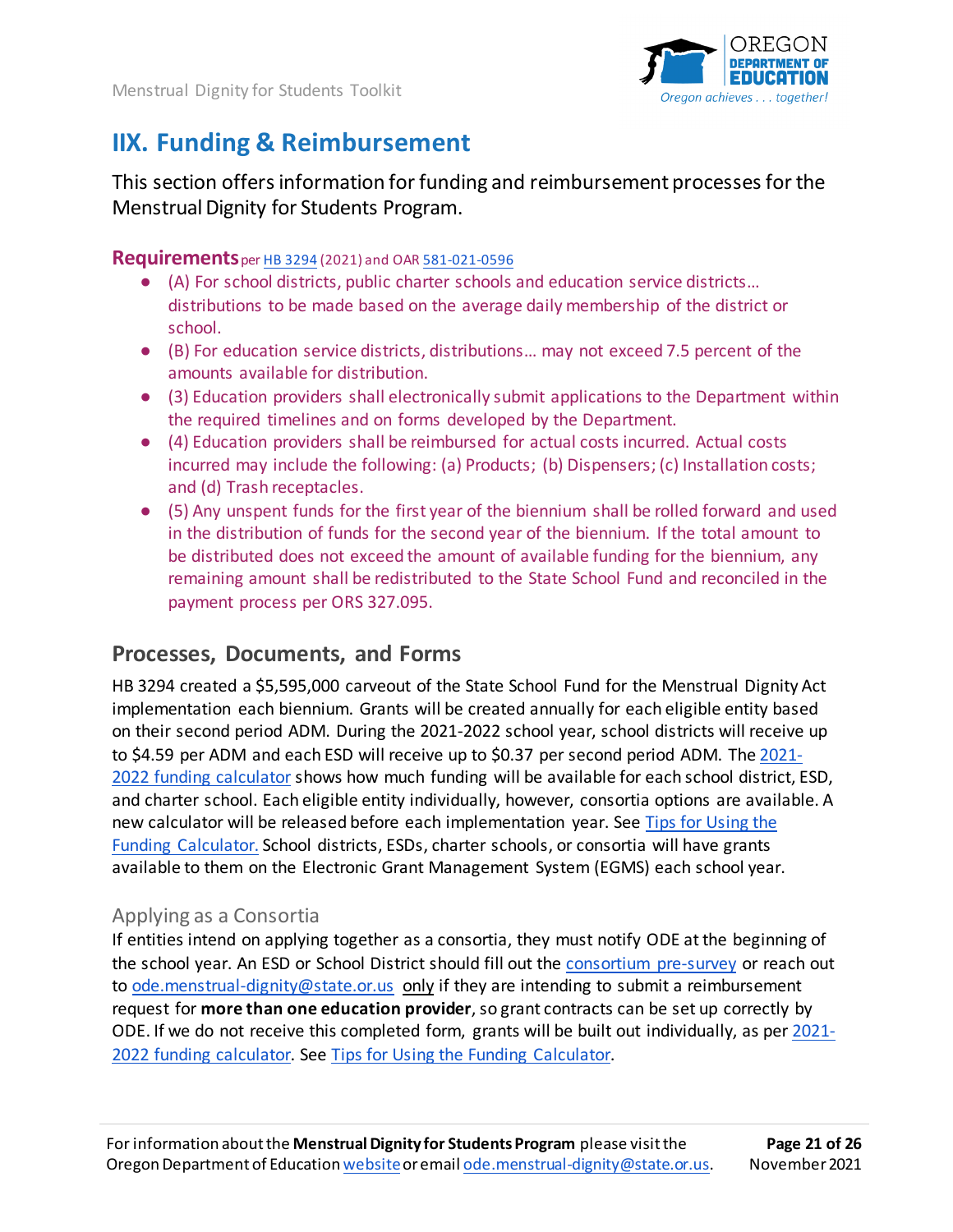

#### Grant Agreements

Grant agreements will be created for education providers or consortia based on the [funding](https://www.oregon.gov/ode/students-and-family/healthsafety/Documents/HB3294%20Funding%20Calculator.pdf)  [calculator](https://www.oregon.gov/ode/students-and-family/healthsafety/Documents/HB3294%20Funding%20Calculator.pdf) and results of the [consortium pre-survey.](https://app.smartsheet.com/b/form/3b1bdc4910d94a9294cfedd57f61a693) These grant agreements will reflect the requirements of the program and be available on the EGMS platform.

#### Submitting for Reimbursements

Districts, ESDs, and public charter schools will be paid according to actual expenses incurred, up to the grant ceiling amount. Educational providers or consortia will complete the [2021-2022](https://app.smartsheet.com/b/form/0635a3965d504d0ca21d1402831cb6e2)  [Reimbursement Form.](https://app.smartsheet.com/b/form/0635a3965d504d0ca21d1402831cb6e2) See also the blue button below for the reimbursement form link.

Click for **[2021-22 Menstrual Dignity Reimbursement Form](https://app.smartsheet.com/b/form/0635a3965d504d0ca21d1402831cb6e2)**

This reimbursement form will ask for total costs related to products, dispensers, and trash receptacles, per the [Menstrual Dignity for Students OARs.](#page-5-0) Once the forms are processed, grant funding can be claimed on EGMS. Forms will be accepted on a rolling basis.

## **Other Requirements and Recommendations**

*Based on these [pillars of menstrual dignity:](#page-4-0) Inclusivity Access Education*

Considerations for Education Service Districts (ESDs)

- Per HB 3294, ESDs can receive 7.5% of total statewide funds. These funds are then distributed by total ESD ADM, which is calculated as a total ADM of their resident districts.
- ESDs must cover all programs that an ESD runs, including long-term care and treatment facilities. ESDs must work with implementation partners to ensure that all bathrooms are stocked with menstrual products.
- If ESDs receive more funds than they need to cover their programs, they can elect to support project implementation for their resident districts. If ESDs decide to do this, they should subtract what they need for their own educational programs and then calculate how much each school district could receive per the ESD's total ADM.

#### **For example,**

| <b>Total ESD</b><br>Grant (A) | ESD program Cost<br>(B) | Remaining (C) | Total ADM of<br><b>ESD Resident</b><br>Districts (X) | <b>District Share Per</b><br>ADM (C/X) |
|-------------------------------|-------------------------|---------------|------------------------------------------------------|----------------------------------------|
| \$10,000.00                   | (1,000.00)              | 9,000.00      | 12,000                                               | \$0.75                                 |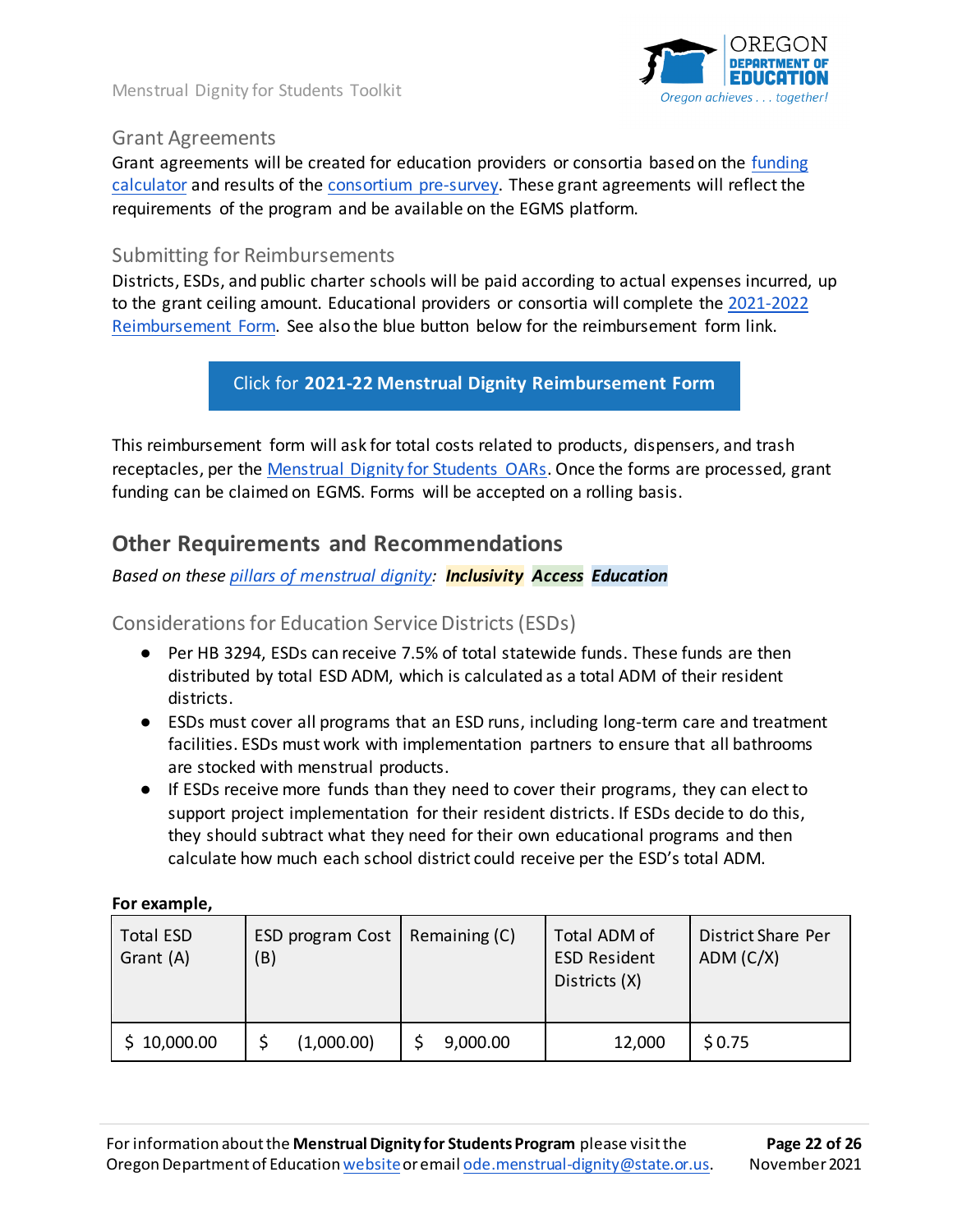

## Considerations for School Districts

- Your ESD may be able to offer support in addition to the money your individual district may request. See *Considerations for ESDs* above.
- Schools can also reach out to local entities, such as your county's Service Integration Team or partner organizations who work in the areas of violence prevention, sexual health, or community health services.

## Considerations for Public Charter Schools

- All Charter Schools must comply with the Menstrual Dignity requirements.
- Virtual Charter Schools shall provide dispensers and products in all buildings where educational services are provided. Make sure to consider all buildings where students may be, including learning centers and libraries.

"'**Public school building**' means a building used by a public education providerto provide educational services to students."

OAR 581-021-0587

● Schools can also reach out to local entities, such as your county's Service Integration Team or partner organizations who work in the areas of violence prevention, sexual health, or community health services.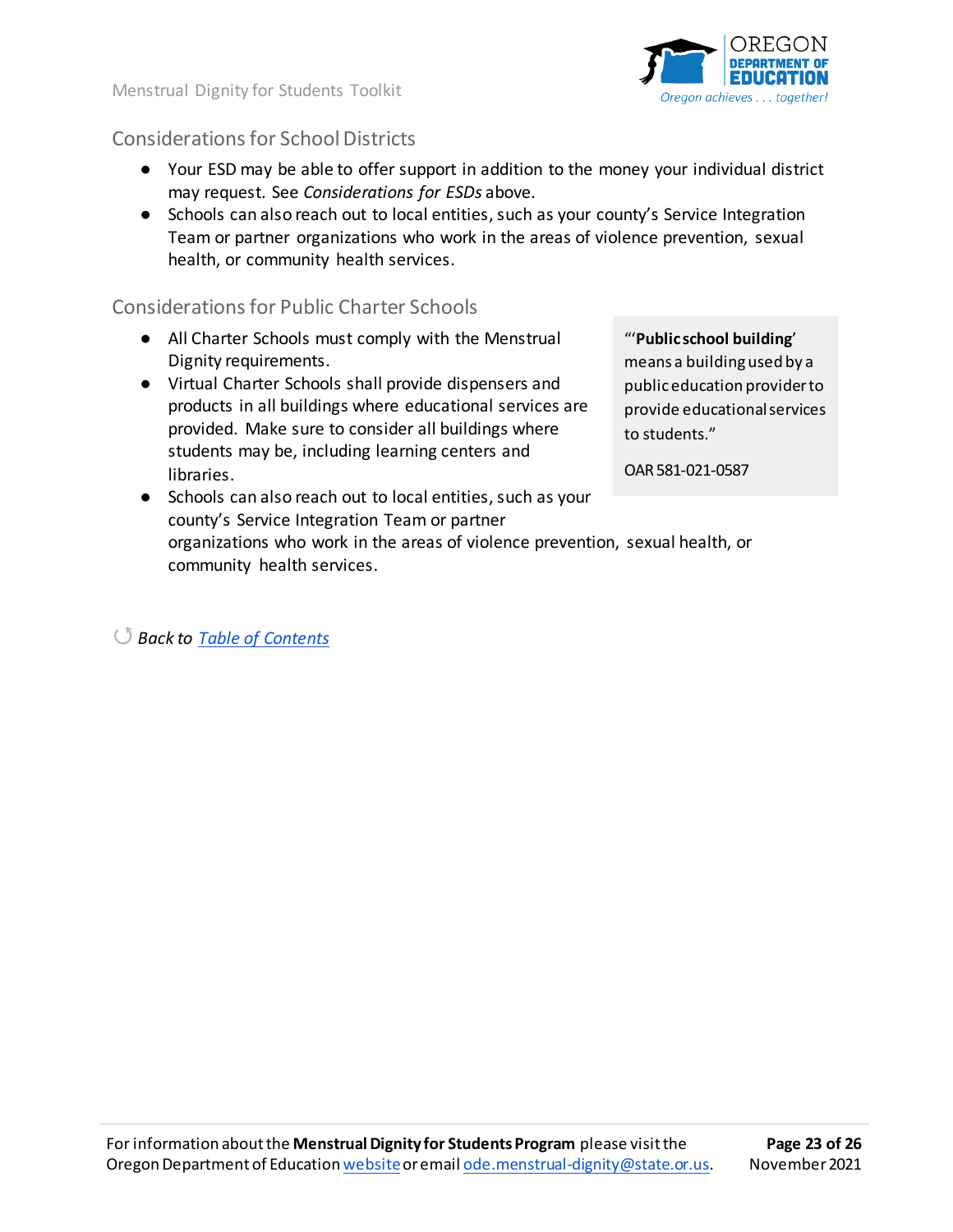

# <span id="page-23-0"></span>**VIII. Frequently Asked Questions (FAQ)**

This section offers responses to frequently asked questions. Please also see the At a Glance: [Menstrual Dignity One-Pager](https://www.oregon.gov/ode/students-and-family/healthsafety/Documents/ODE%20Menstrual%20Dignity%20for%20Students_At%20a%20Glance%201-Pager.pdf) for a brief project summary.

## **Questions Relating to Physical Program Requirements:**

Q: Is it expected that every student bathroom in a school district has a dispenser?

A: Yes, menstrual products must be available in all student restrooms by the end of the 2023 school year. This 2021-2022 school year, schools must start with at leasttwo bathrooms. When school districts decide which two bathrooms to place products and dispensers in this year, they need to consider all-gender access to the products.

Q: Is there any distinction between student bathroom dispenser requirements in elementary, middle, and high school buildings?

A: No. Implementation requirements remain the same, including availability of both tampons and pads and instructions for use. See the [Program Requirements](#page-6-0) section of this Toolkit. Districts and schools can make decisions about how and what products are offered in different bathrooms across a district or school.

## Q: Is providing a variety of products required or just recommended?

A: [OAR 581-021-0](https://secure.sos.state.or.us/oard/viewSingleRule.action?ruleVrsnRsn=287770)590 requires that both tampons and pads be offered. In addition, *(1)(e) requires that schools (e) provide a variety of products with consideration of absorbency and size options.* This means that as you consider the variety of products that you provide, you need to consider absorbency and size. The rule is not prescriptive as to what must be offered, so schools can determine how to mix a variety of products from bathroom to bathroom. This would be best implemented by gauging [student](#page-17-0) need for the products.

## Q: What if our dispensers cannot hold multiple products?

A: [OAR 581-021-0](https://secure.sos.state.or.us/oard/viewSingleRule.action?ruleVrsnRsn=287770)590 requires that both tampons and pads be offered. In addition, *(1)(e) requires that schools (e) provide a variety of products with consideration of absorbency and size options.* If your mechanical wall unit dispenser does not accommodate a variety of products, consider adding another type of dispenserin the same bathroom, such as an envelope on the wall or a basket on a table/sink unit. If you are limited in what you can provide in one bathroom, consider diversifying the products available from bathroom to bathroom, so that, for example, students with heavier/lighter menstrual flows will still have access to what they need.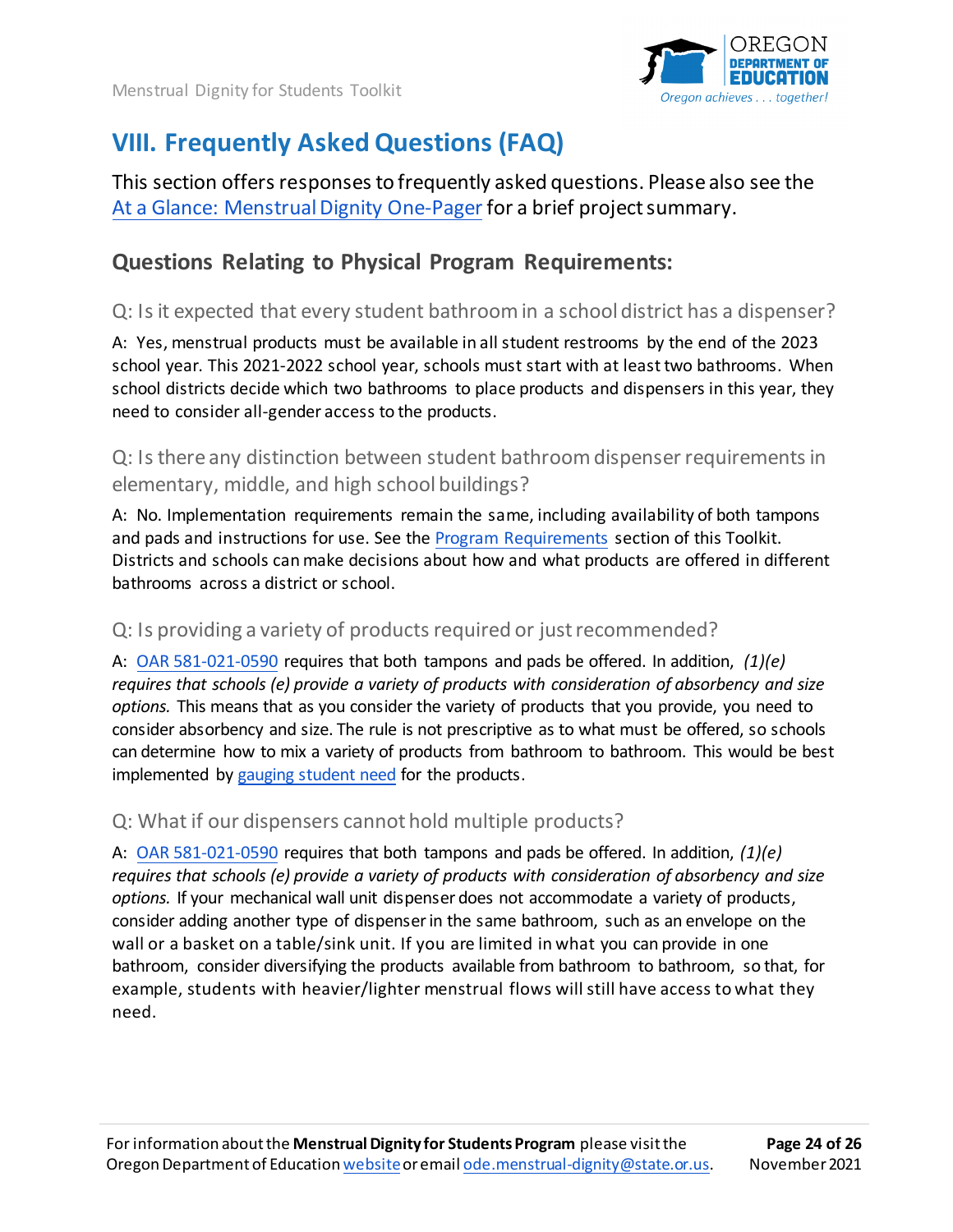

## **Questions Relating to Reimbursement:**

## Q: What are reimbursable expenses?

A: Funds are available to cover menstrual products, trash receptacles, dispensers (which can be baskets, bins, or really any unit that can store and provide products), and installation costs.

## Q: When will schools be reimbursed? How much willschools be reimbursed for?

A: You should make your purchases, and submit your actual costs to the [2021-2022](https://app.smartsheet.com/b/form/0635a3965d504d0ca21d1402831cb6e2)  [reimbursement form,](https://app.smartsheet.com/b/form/0635a3965d504d0ca21d1402831cb6e2) which will reimburse your school up to the grant ceiling for your school district, ESD, charter school, or consortium outlined in the [funding calculator.](https://www.oregon.gov/ode/students-and-family/healthsafety/Documents/HB3294%20Funding%20Calculator.pdf) You can submit the reimbursement form on a rolling basis throughout the school year. After ODE processes your completed reimbursement form, you will be able to claim your funds in the Electronic Grant Management System (EGMS). See Tips for Using the Funding [Calculator.](https://www.oregon.gov/ode/students-and-family/healthsafety/Documents/MDFS%20Funding%20Calculator%20Tips.pdf)

## **Questions Relating to Gender Inclusion and Affirmation:**

Q: Are these educational materials and instruction required for all students or only thosewith the potential to menstruate?

A: OAR [581-021-0](https://secure.sos.state.or.us/oard/viewSingleRule.action?ruleVrsnRsn=287771)593 an[d 581-022-2050](https://secure.sos.state.or.us/oard/viewSingleRule.action?ruleVrsnRsn=145221) both require gender-inclusive instructional materials and practices, of which we have provided [educational resource](https://www.oregon.gov/ode/students-and-family/healthsafety/Documents/MDFS%20Toolkit_Instructional%20Materials%20Options%201-Pager.pdf) examples. One gender-affirming practice is not separating by gender, and ensuring all students have access to information about all bodies. This way, all students who menstruate have access to the information they need, and shame and stigma can be reduced for all students around the topic of menstruation. Creating all-gender access to sex ed has also been shown to [reduce gender-based bullying.](https://pubmed.ncbi.nlm.nih.gov/33059958/)

## **Questions Relating to Cultural Responsiveness:**

## Q: How do we respond to cultural or religious valuesin our community which discourage tampon use?

A: Students should always have the ability to self-determine what products are right for them, considering the activities that they are in and their personal experiences, and can always opt themselves out of accepting the school's products. Districts do have to offer both tampons and pads, per [OAR 581-021-0](https://secure.sos.state.or.us/oard/viewSingleRule.action?ruleVrsnRsn=287770)590. According to medical sources, [tampons](https://www.fda.gov/consumers/consumer-updates/facts-tampons-and-how-use-them-safely) are safe for anyone as soon as they start to menstruate. There is no minimum age for tampon usage. If young people want to use tampons, they can usually begin using them as soon as their menstrual cycle starts. Providing age-appropriate instructions and education are an essential piece of this program, so that younger students know how to use them safely.